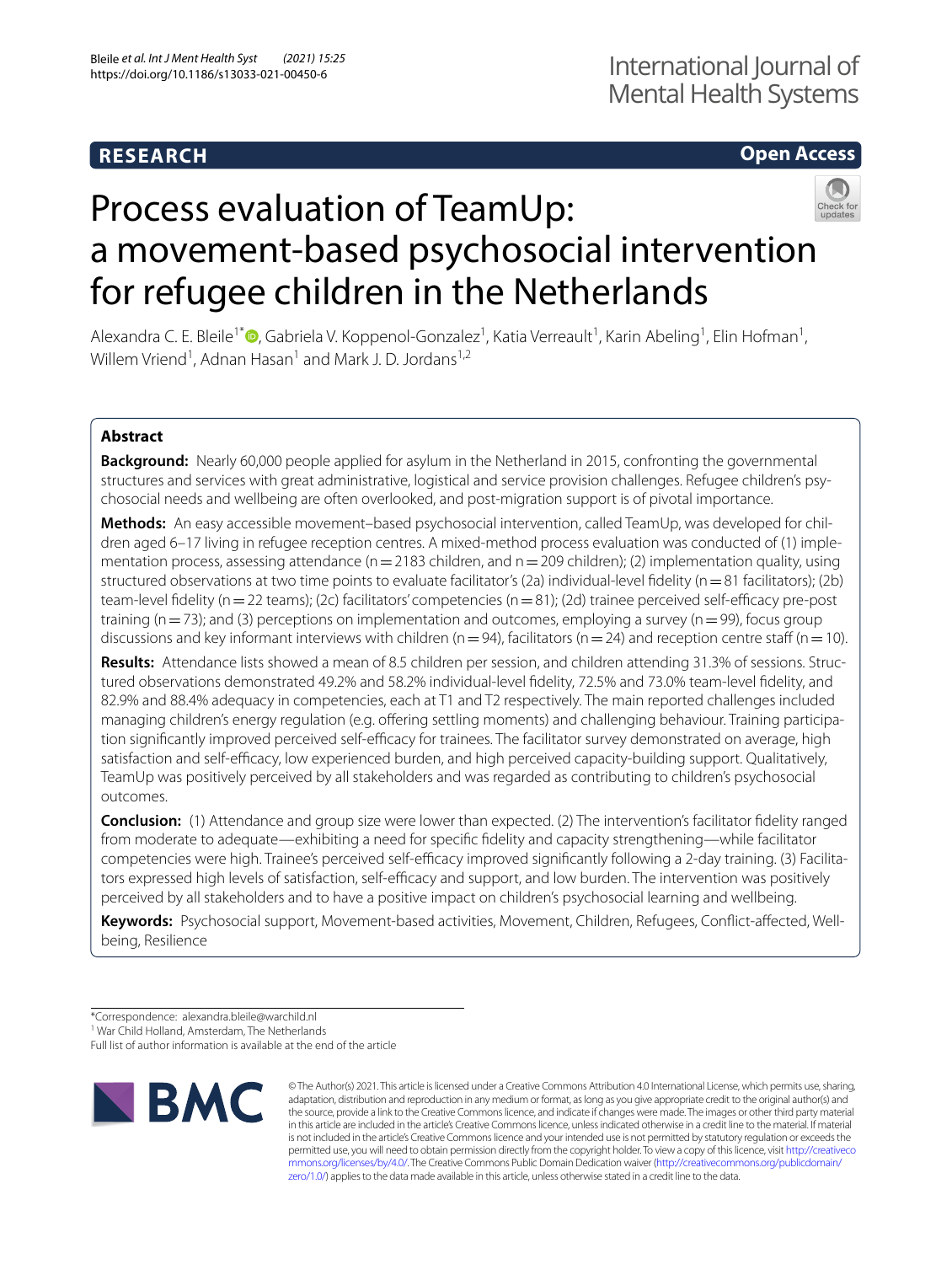#### **Introduction**

In 2015, the number of refugees arriving in Europe increased drastically. In the Netherlands alone, nearly 60,000 people applied for asylum [[28\]](#page-14-0), among which almost 19,000 children [[11](#page-14-1)], confronting the Dutch government with multifaceted challenges [\[28\]](#page-14-0).

Children on the move, including unaccompanied minors, are particularly vulnerable during the diferent phases of migration [[9,](#page-14-2) [17](#page-14-3)]. Even when basic services (shelter, food, education) are provided, children's and adolescents' psychosocial needs are often left unidentifed and unaddressed, potentially leading to long-term consequences for their wellbeing [\[58](#page-15-0)]. Despite arriving in a stable and safe country like the Netherlands, the complexity of the asylum system contributes to continued uncertainty about the future, further afecting people's mental health when needs are overlooked [[21,](#page-14-4) [37](#page-14-5)]. The prevalence of emotional and behavioural disorders among refugee children arriving in Europe, ranges from 19.8 to 35.0%. [\[33\]](#page-14-6). The accumulation of multiple risk factors and particularly experienced, witnessed or feared violence, may lead to worse health outcomes [[10](#page-14-7), [19](#page-14-8), [57\]](#page-15-1). Stressors as well as adversity experienced prior and during migration have a substantial efect on children's wellbeing. Providing safety and support *post*-migration is important to prevent longer term consequences [\[18](#page-14-9), [55\]](#page-15-2). International policy [[29,](#page-14-10) [62](#page-15-3)] and multidisciplinary research have recommended, guided and shaped the implementation of mental health and psychosocial support (MHPSS) interventions for over a decade [\[65](#page-15-4)]. Ofering adequate services to a multilingual, and multicultural population on the move remains challenging, yet all the more important to be part of humanitarian support—particularly for children [\[29](#page-14-10), [62](#page-15-3), [65\]](#page-15-4).

Rigorous intervention studies and implementation evaluations of psychosocial support programmes are crucial to strengthen the connection of research and practice as well as to further build evidence base for MHPSS programming [\[22](#page-14-11), [25](#page-14-12), [30](#page-14-13), [31,](#page-14-14) [40,](#page-14-15) [53,](#page-15-5) [63–](#page-15-6)[65\]](#page-15-4), including movement-based interventions [\[3,](#page-13-0) [4,](#page-14-16) [45](#page-14-17)]. Research suggests that movement-based activities may facilitate the release of stress and tension in the body [\[15](#page-14-18), [20,](#page-14-19) [70](#page-15-7)] as well as reconnecting children to themselves to their peers in non-verbal ways [[3,](#page-13-0) [20,](#page-14-19) [49](#page-15-8)]. Further, these non-verbal activities can stimulate neuroplasticity and strengthen existing physiological and psychological resources to restore a sense of wellbeing [\[15](#page-14-18), [20](#page-14-19), [49](#page-15-8)]. Moreover, nonverbal modalities are transcultural, thereby accessible and applicable to all cultures and contexts [[20\]](#page-14-19).

To respond to the psychosocial needs of children on the move and address a gap in available services, an easy-accessible movement–based psychosocial intervention, called TeamUp, was developed. The intervention intended to offer structure, stability, normalcy, and socialisation opportunities by means of structured sessions of movement-based activities, which target 6-17 year old children living in refugee reception centres. This study aimed to evaluate the implementation of the TeamUp intervention for refugee children, in order to inform future development, evaluation and scaling.

#### **Methods**

#### **Setting**

The study was conducted in 15 asylum seekers centres in the Netherlands. The selection included a variety of geographical regions (north, south, east, west), settings (city, rural) and types of reception centres. Data were collected between September 2018 and February 2019, attendance lists were included from September 2018 to July 2019.

#### **Study design**

Following the frst phases of implementation and monitoring (between 2016 and 2018), a process evaluation was conducted, with the aim to explore how the intervention is delivered, examining implementation fdelity, its challenges and how it can be improved [[12\]](#page-14-20); cf. [\[46,](#page-14-21) [60](#page-15-9)]. The current mixed-methods process evaluation focused on three dimensions, employing multiple methods and using various samples (see Table [1\)](#page-2-0): (1) evaluation of the implementation process: attendance [\(2](#page-13-1)) evaluation of the implementation quality: facilitator fdelity [\[7](#page-14-22)], competencies  $[13, 14, 32, 34, 35]$  $[13, 14, 32, 34, 35]$  $[13, 14, 32, 34, 35]$  $[13, 14, 32, 34, 35]$  $[13, 14, 32, 34, 35]$  $[13, 14, 32, 34, 35]$  $[13, 14, 32, 34, 35]$  $[13, 14, 32, 34, 35]$  $[13, 14, 32, 34, 35]$  $[13, 14, 32, 34, 35]$  $[13, 14, 32, 34, 35]$  and self-efficacy, and  $(3)$ evaluation of perceived implementation and outcomes: stakeholders' overall perceptions of the implementation and perceived outcomes of the intervention. Quantitative pre-post data collection on child level was not possible due to the intervention's open group approach and frequent relocation of the refugee population.

#### **TeamUp intervention**

TeamUp aims to offer children safety, normalcy and structure. Facilitators provide children the space to release stress and tension in their bodies while ofering opportunities for social interaction and resource-building, ultimately striving to promote wellbeing and resilience [[39,](#page-14-28) [41,](#page-14-29) [42](#page-14-30)]. TeamUp's theoretical and conceptual underpinnings include guidelines for Mental Health and Psychosocial Support (MHPSS) in emergency settings [[29\]](#page-14-10), trauma-informed care principles [[27](#page-14-31)], and the value of the body, movement and play to support socialisation, attunement and self-regulation abilities [\[51](#page-15-10), [69\]](#page-15-11).

The intervention's methodology consists of a wide variety of group movement-based games, sports-based activities, creative movement and body awareness practices. The sessions follow a guiding structure— $(1)$  opening routine and check-in, (2) a body warm-up, (3) main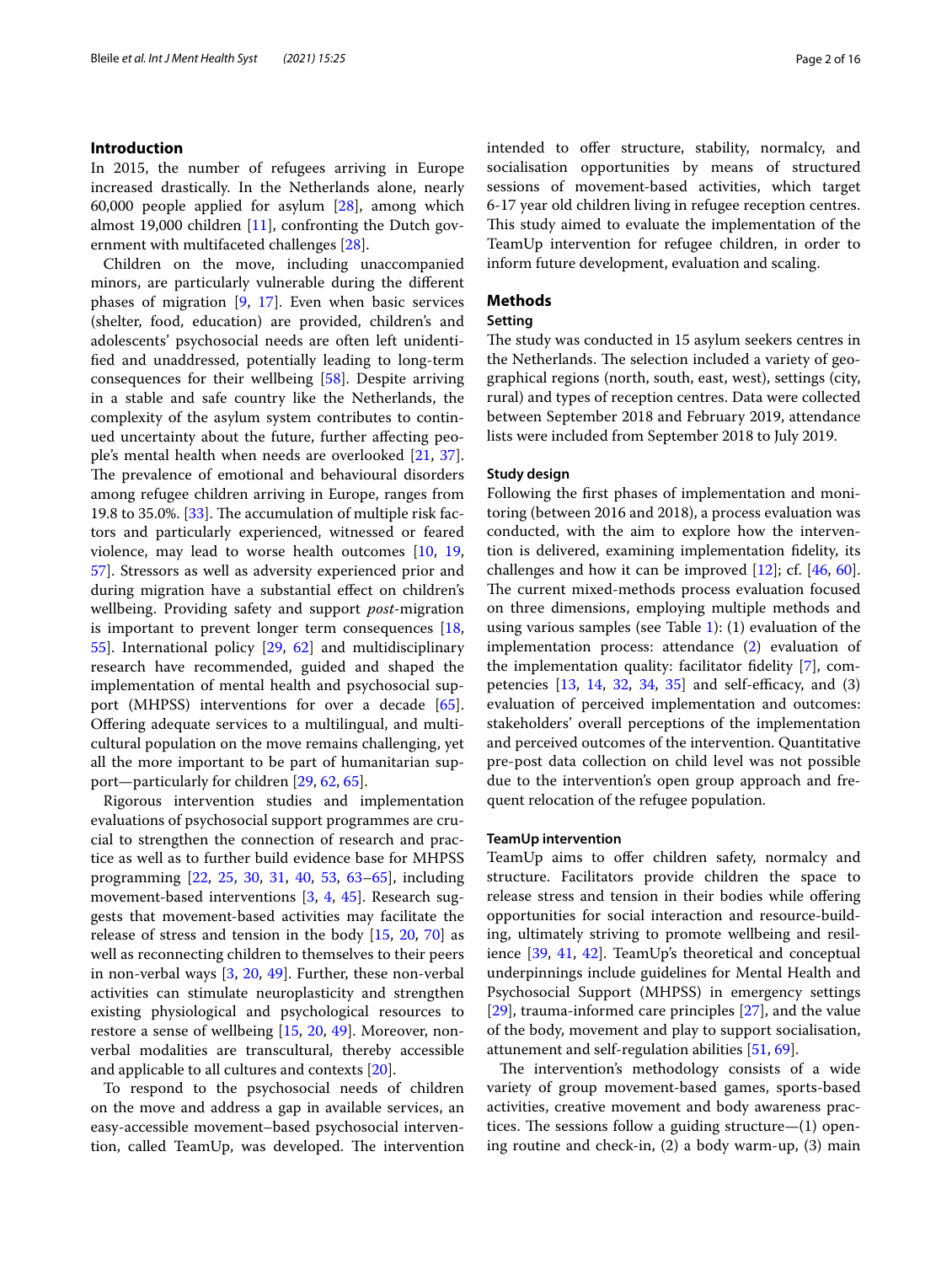| <b>Evaluation</b>         |                        |                                               | <b>Utilised Tools</b>                               | <b>Selected Samples</b>          |  |                                                 |                |
|---------------------------|------------------------|-----------------------------------------------|-----------------------------------------------------|----------------------------------|--|-------------------------------------------------|----------------|
| dimensions                |                        |                                               |                                                     |                                  |  |                                                 |                |
|                           |                        |                                               | 1) Attendance lists (quantitative)                  |                                  |  |                                                 |                |
|                           |                        |                                               | Attendance lists of all implementing groups         | 42 attendance lists ( $n = 2183$ |  |                                                 |                |
| Implementation<br>Process |                        |                                               | (calculated average number of children per          | children)                        |  |                                                 |                |
|                           |                        |                                               | session)                                            | 8 attendance lists of newly      |  |                                                 |                |
|                           |                        |                                               | Attendance lists of newly started groups            | started groups ( $n = 209$       |  |                                                 |                |
|                           |                        |                                               | (calculated attendance percentage)                  | children)                        |  |                                                 |                |
|                           |                        |                                               | 1) Observation checklists (quantitative)            |                                  |  |                                                 |                |
|                           |                        |                                               | Facilitators' individual fidelity                   | 81 unique facilitators           |  |                                                 |                |
|                           |                        |                                               | Facilitators' team-level fidelity                   | 22 facilitator teams             |  |                                                 |                |
|                           |                        |                                               | Facilitator's competencies                          | 36 facilitators at T1 and T2     |  |                                                 |                |
|                           |                        |                                               | 2) Self-rated observation checklist (quantitative)  |                                  |  |                                                 |                |
|                           |                        |                                               | Facilitators' individual fidelity                   | 81 unique facilitators           |  |                                                 |                |
|                           |                        |                                               | Facilitators' team-level fidelity                   | 22 facilitator teams             |  |                                                 |                |
|                           |                        |                                               |                                                     | 36 facilitators at T1 and T2     |  |                                                 |                |
|                           |                        |                                               | 3) Training evaluation (quantitative, qualitative)  |                                  |  |                                                 |                |
|                           |                        |                                               | Trainee perceived self-efficacy pre and post        | 73 trainees                      |  |                                                 |                |
|                           | Implementation quality |                                               | training                                            |                                  |  |                                                 |                |
|                           |                        |                                               |                                                     |                                  |  |                                                 |                |
|                           |                        |                                               | 5) Facilitators' Survey (quantitative, qualitative) |                                  |  |                                                 |                |
|                           |                        |                                               |                                                     |                                  |  | Including facilitators' reported motivation and | 99 respondents |
|                           |                        |                                               | satisfaction, self-efficacy, experienced burden,    |                                  |  |                                                 |                |
| Implementation Process    |                        | Perceptions of Outcomes<br>and Implementation | perceived support as well as perceived impact on    |                                  |  |                                                 |                |
|                           |                        |                                               | children                                            |                                  |  |                                                 |                |
|                           |                        |                                               | 6) Stakeholder perspectives (qualitative)           |                                  |  |                                                 |                |
|                           |                        |                                               | FGDs with children and facilitators                 | 19 FGDs with 79 children         |  |                                                 |                |
|                           |                        |                                               | KIIs with children and COA staff                    | 15 KIIs with 15 children         |  |                                                 |                |
|                           |                        |                                               |                                                     | 6 FGDs with 24 facilitators      |  |                                                 |                |
|                           |                        |                                               |                                                     | 9 KIIs with 10 COA staff         |  |                                                 |                |

<span id="page-2-0"></span>

| Table 1 Evaluation Dimensions, Utilised Tools and Selected Samples |  |
|--------------------------------------------------------------------|--|
|--------------------------------------------------------------------|--|

FGD: focus group discussion; KII: key informant interview; COA: Dutch abbreviation for 'Centraal Orgaan Opvang Asielzoekers', i.e. the Dutch 'Central Agency for the Reception of Asylum Seekers'

activities (4) a cooling-down (5) a check-out and closing routine [[16](#page-14-32)], and facilitators use four basic facilitation techniques—fow, build-up, group organisation and demonstration. The non-verbal modality (little use of language) of TeamUp allows inclusivity of children from diverse backgrounds and with diferent abilities to participate—particularly important for multi-cultural settings [[23\]](#page-14-33). Creating a sense of connectedness, safety and selfefficacy while developing self-soothing and regulating abilities is key in establishing trauma-informed care with vulnerable populations [\[27](#page-14-31), [41](#page-14-29)]. Specifcally, the focus on

the body-mind interrelatedness integrates a neurophysiological perspective: through playing and moving, children engage their nervous system by mobilising their bodies. This allows them to shift from possible fight-flight-freeze responses in their bodies (i.e. push, run, hide) to reconnect to calmer states and social engagement mechanisms (e.g. attunement), without the need for verbal processing [[38,](#page-14-34) [52](#page-15-12), [69\]](#page-15-11). Furthermore, the non-judgemental approach creates a safe 'holding' space [\[70](#page-15-7)] where children are invited to participate, try new activities and ways of being in their bodies. The interaction with adults who model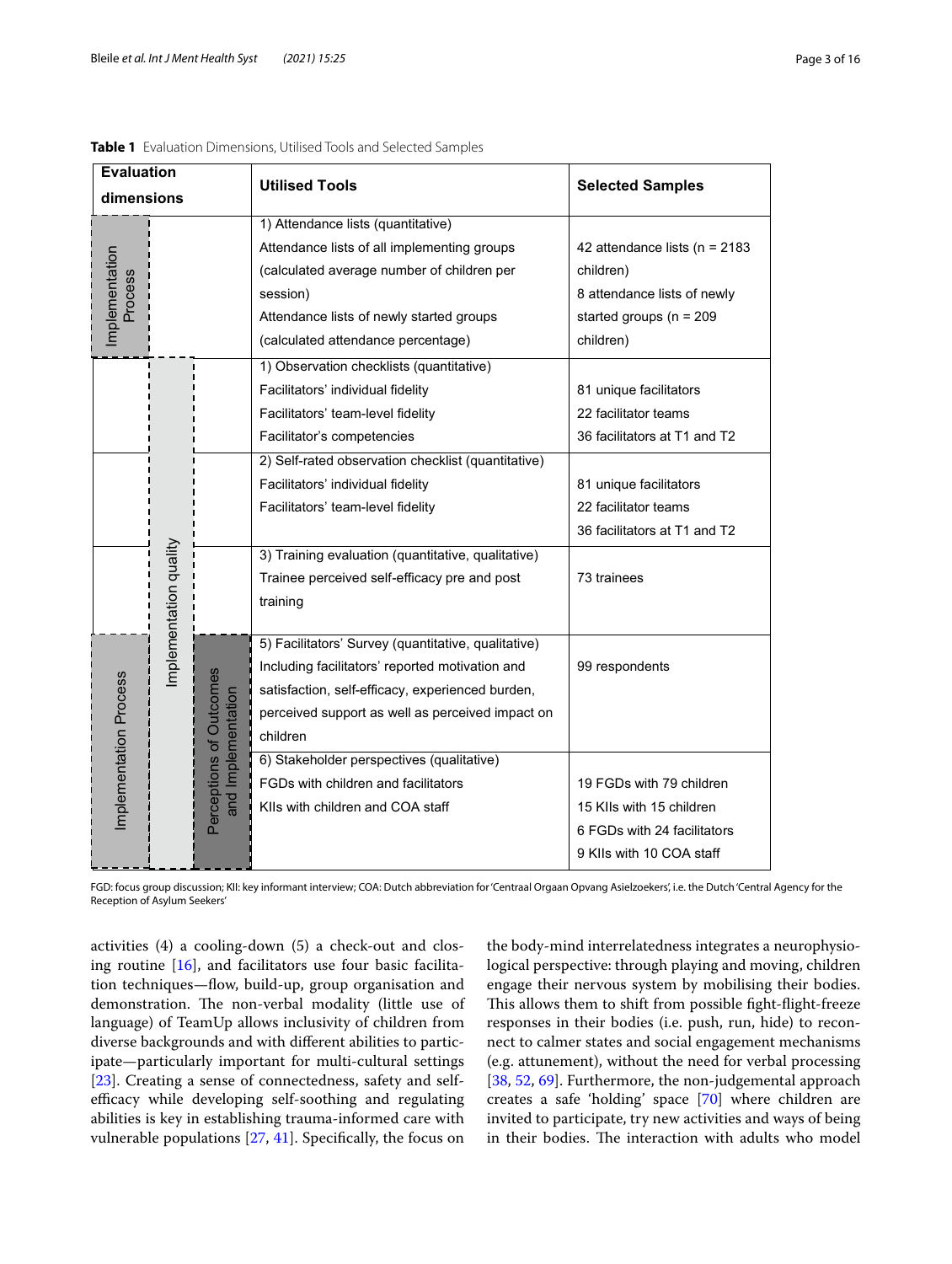care and self-regulation is crucial for creating and maintaining this safe space  $[1, 2, 41]$  $[1, 2, 41]$  $[1, 2, 41]$  $[1, 2, 41]$  $[1, 2, 41]$  $[1, 2, 41]$ . Lastly, the intervention can be contextually and culturally adapted for various populations, particularly important for resilience-focused interventions and settings where services are scarce [\[59](#page-15-13), [66\]](#page-15-14).

Sessions are based on eight psychosocial themes that are addressed through specifc behaviour and observable skills (i.e. fear, anger, respect, confict, bullying, friendship, stress & tension, and assertiveness). They offer diferent playful, activating games, in diferent group formations (e.g. individual, pair, small group or full group activities) combined with more calming activities such as mirroring and settling routines  $[6, 50, 67]$  $[6, 50, 67]$  $[6, 50, 67]$  $[6, 50, 67]$  $[6, 50, 67]$  $[6, 50, 67]$ . The choice of diferent activities in the sessions ofer opportunities for connectedness, attunement, synchrony, rhythmicity and grounding [\[36,](#page-14-36) [43,](#page-14-37) [70](#page-15-7)]. Further, children move between various "feel-able", observable states in the body (i.e. recognising sensations of anger, sadness, joy, fear) through activation, mobilisation, settling and self-expression activities  $[8, 38, 44, 54]$  $[8, 38, 44, 54]$  $[8, 38, 44, 54]$  $[8, 38, 44, 54]$  $[8, 38, 44, 54]$  $[8, 38, 44, 54]$  $[8, 38, 44, 54]$  $[8, 38, 44, 54]$ . The weekly sessions are offered by a team of 3–5 trained facilitators for children of a specifc age group, e.g. 6–9, 10–14 or 15–17 year olds.

Facilitators are selected volunteers from the proximity of the asylum seeker centre and (a) are minimum 18 years of age, (b) have relevant training, e.g. in psychology, child studies, education, sports, games and/or dance; (c) hold prior experience in facilitating activities with children; (d) show strong interpersonal, intercultural and communication skills, and (e) are requested to commit to the programme for a minimum of nine months. They are trained in the methodology, during a two-day workshop, based on an experiential, i.e. embodied-learning approach.

#### **Participants**

Table [1](#page-2-0) shows an overview of the number of participants. For a total of 2183 children who participated in TeamUp sessions between September 2018 and July 2019, attendance was registered. A subgroup of these children were in sessions that had just started at the time of the study  $(n=209 \text{ children})$ . A total of 22 teams of facilitators in 15 asylum seekers centres were observed  $(n=81)$  unique facilitators; 67.9% female, mean age 34.7 and range: 19–69 years). Of these, 29 facilitators were observed twice, leading to a total of 110 observations. At T1, 55 facilitators were observed, with 18 facilitators observed twice, leading to 73 observations in total. At T2, 62 facilitators were observed, with 21 facilitators observed twice, leading to 83 observations in total. Given the voluntary nature of the facilitator role and some turnover in facilitators, the majority of teams consisted of diferent members at each time point. A total of 73 trainees (71.2% female, mean age 30 and range: 19-68 years) participated. Trainings had an average of 14.6 participants. Almost all  $(n=68$  individuals; 93.2%) completed the pre and post training assessments. A total of 99 facilitators (80.8% female; mean age 35.9 and range: 19–72 years) responded to a survey, sent to 190 facilitators via email. The majority was providing sessions at the time of the survey (87.8%). Others had been trained in the TeamUp methodology, but had not yet facilitated sessions (7.1%) or had left  $(5.1\%)$ .

The focus group discussions (FGDs) and key informant interviews (KIIs) involved 6-14 asylum seekers centres/ groups in which TeamUp had been implemented for an average of 12.6 months (range three to 26 months). We included; (a) 24 facilitators in six FGDs (87.5% females; aged 21–72; predominately of Dutch nationality); (b) 79 children in 19 FGDs (36.7% female; aged five to 17), with an average of 4.2 participants (range: 2-9 children) per goup; (c) 15 children and adolescents in 15 KIIs (20.0% female; aged seven to 15), due to specifc native languages and children's availability; and (d) 10 staff members in nine KIIs (30.0% females; aged 27-58; predominantly Dutch nationality), working for the 'Centraal Orgaan Opvang Asielzoekers' (COA) who manage the asylum seekers centres.

#### **Instruments**

#### *Attendance registration lists*

Children's attendance was registered in a log (attending/ not attending), including name, gender and age.

#### *Observation checklists*

Observation checklists were developed to assess implementation quality, including; (a) facilitators' individuallevel fdelity with 20 items, on a 2-point scale ('not done' or 'done'); (b) facilitators' team-level fdelity with 16 items, on a 3-point scale ('not done', 'partly done' or 'very well done') to assess the degree to which the intervention was implemented as it was designed [\[7](#page-14-22)] and, (c) facilitators' competencies with nine items, on a 4-point scale ('harmful', 'absence of competency', 'competency partly present' and 'done with mastery') assessing a set of common clinical competencies required when working with children (based on ongoing work by Kohrt et al. [\[35](#page-14-27)]; Kohrt et al.  $[34]$ , Jordans et al.  $[32]$  $[32]$ , Ottman et al. $[48]$ ). The combination of these tools aimed to evaluate implementation quality or service delivery as executed by the TeamUp facilitators. Prior to the study, the master trainers, who formed part of the intervention development team and conducted the observations during the study, completed and scored 10 observations which yielded a moderate inter-rater reliability (IRR) (Kappa=.52). In addition to the observer-rated facilitator fdelity, we used, (d) self-rated observation check-list for facilitators. These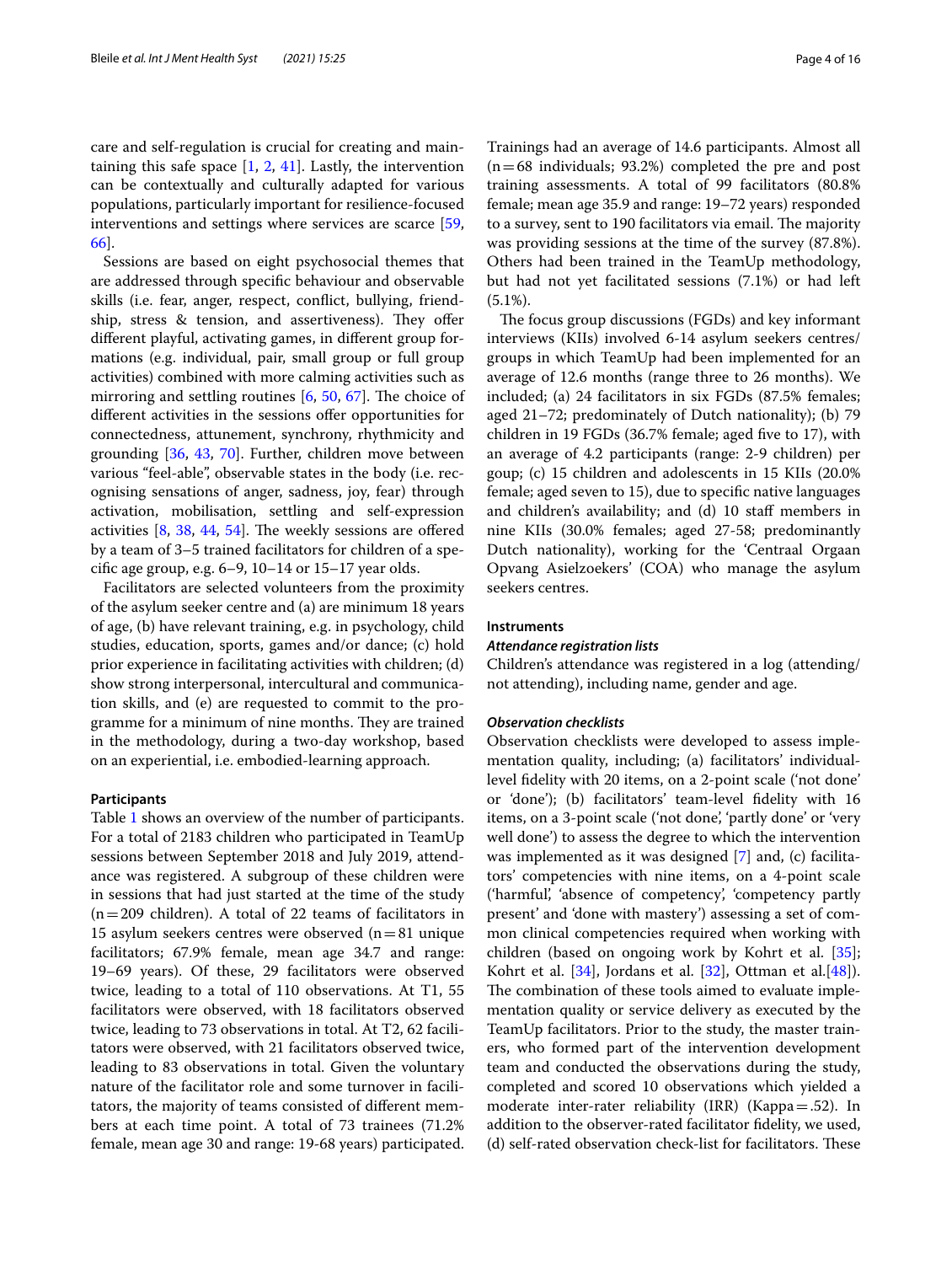contained the same 36 items and asked them to score themselves and their team. All facilitators flled out the self-rated observation checklists after being observed.

#### *Training evaluation*

Training was evaluated using a pre-posttest assessing perceived self-efficacy for the implementation of TeamUp. This included 16 items, with a 5-point Likertscale and additional options of 'I don't know' and 'I don't want to say'. The questionnaire inquired about trainee's perceived ability to interact with a group of multi-lingual/ cultural children, work in a team, and implement specifc session elements and handling children's strong emotions and challenging behaviour.

#### *Facilitator survey*

We designed an online survey to assess and understand facilitators perceptions regarding their motivation and satisfaction, self-efficacy, perceived impact on children, experienced burden and perceived quality of offered support. This survey included 42 questions of which 25 were quantitative, on a 5-point Likert scale.

#### *KIIs and FGDs*

Topic guides for KIIs and FGDs were developed in English, and—for the use with children—translated into Arabic, Farsi, Tigrinya, Dutch and Armenian. All topic guides followed a similar format, including questions on positive and negative experiences with, or impressions of, TeamUp, possible reasons for (non-)attendance, as well as perceived impact of TeamUp. FGDs with facilitators also covered implementation challenges and perceived quality and availability of support. The KIIs with COA personnel also inquired about access barriers and challenges, and perceived added value to other activities ofered at the asylum seeker centre.

#### **Procedure**

#### *Attendance*

Attendance was taken by facilitators, registering children's attendance at the start or during each session. Some COA staff provided basic personal information (age, gender) to support the registration process. Other facilitator teams based the lists on children self-reports.

#### *Facilitator fdelity and competencies*

Master trainers [KV, WV] conducted unannounced observation visits at two time points, with roughly two months between them. They observed facilitators individually and as a team throughout the sessions and rated them using developed checklists. For the 12 newly started groups, the second (or in one case the third) session was observed, for long-term running groups a random session was observed. Subsequent to each session observation—at T1 and T2—all facilitators were requested to complete their self-rated observation checklists, without discussing with their team members.

#### *Trainee perceived self-efficacy*

Prior and following initial two-day trainings the questionnaire was handed out for participants to complete.

#### *Facilitator perceptions*

An anonymous online survey, using Survey Monkey (<https://www.surveymonkey.com/>) was sent by email to all 190 facilitators who were registered as "active" or "onhold" in an internal database at the time of circulation (October/November 2018). The survey was online for a six-week period, three reminders were sent.

#### *Stakeholder perceptions*

For the FGDs with the children, we selected, trained and guided seven research assistants, speaking fve languages (Dutch, Arabic, Tigrinya, Farsi/Dari and Armenian). All research assistants spoke the native language of the children, had themselves lived in asylum seeker centres and most also had previous experience in conducting interviews in the centres. Hence, they were familiar with the setting, aware of possible power dynamics and the needed sensitivity with the children. Within each asylum seekers centre, we employed convenience sampling, depending on the availability of research assistants, their languages, children's interest and feasibility factors. FGDs and KIIs with children were conducted in seven languages (additionally, French and English). The FGDs with facilitators were held in English and Dutch, the KIIs with COA personnel in Dutch only. All FGDs and KIIs were audio-recorded, transcribed and translated by the research assistants, other WCH staff or external volunteers.

#### **Analyses**

#### *Quantitative analyses*

The quantitative data were analysed using MS Excel and Statistical Package for Social Sciences (SPSS) and consists mainly of descriptive statistics. Attendance indicators were calculated in two ways: (a) for all 42 groups as the average number of children in a session, and (b) for eight newly started groups as the percentage of sessions which children attended over a period of 12 weeks. Observed facilitator fdelity was analysed for each individual as the percentage done and not done on each session element during a session (individual-level), and for each team as the percentage very well done, partly done, and not done on each session element during a session (team-level). Also, at the individual-level, fdelity observations were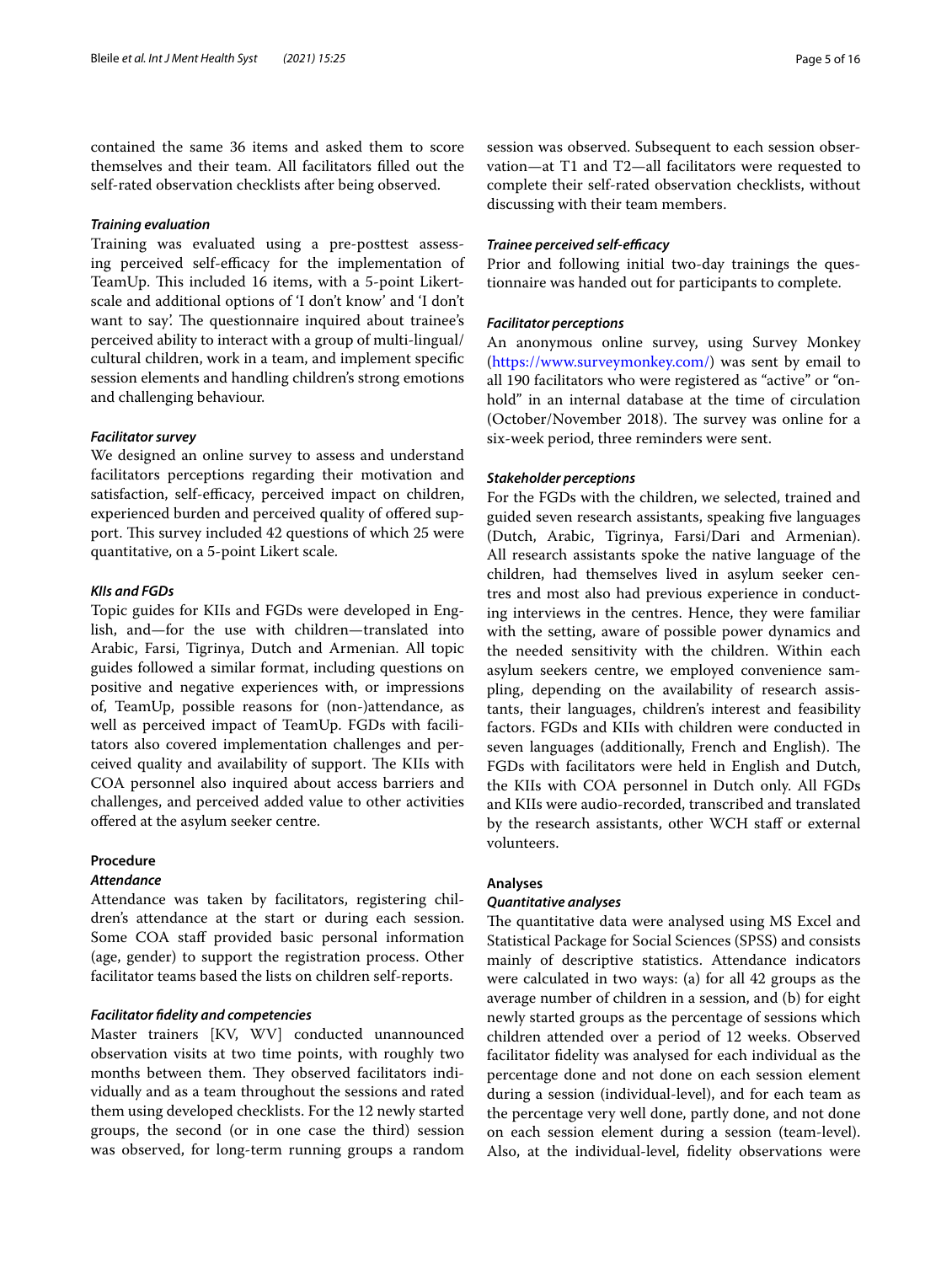compared to fdelity self-reports through correlations per session element. At the team level, the consistencies in facilitator responses within a team were analysed and compared to the observations at the team level. Facilitator competencies were analysed as the percentage of harmful behaviour, absence of the competency, partial presence of the competency, and full mastery on each of the competencies. A paired samples *t* test was conducted for the subsample of facilitators observed at both T1 and T2, split into less experienced (less than 4 months) and experienced (at least 4 months). The training evaluation was analysed per item (Table S1 in Additional fle [1\)](#page-13-3). Also, a paired-samples *t* test was conducted for the subsample with sufficient data pre- and post-training. Finally, the facilitator survey was analysed as the percentage of each response category on each item.

#### *Qualitative analyses*

Two authors (AB, KA) conducted framework analysis on FGD and KII transcripts. A broad coding framework was developed, containing 'parent'-codes such as acceptability, feasibility and outcomes including various 'child'-codes (deductive), using the Qualitative Data Analysis Software NVivo. Additional open and axial coding enabled detecting and linking emerging themes (inductive). Due to the large amount of data and variety of stakeholders interviewed, the second layer/round of coding, summarising and condensing was done on paper. The main findings and illustrative quotes were presented combined with the quantitative results (afrming or contradicting) to portray the mixed-method approach.

#### **Results**

#### **Implementation process** *Attendance*

Attendance lists of 42 TeamUp groups over a period of six to 39 weeks included a total of *n*=2183 children (*ngirls*=948, *nboys*=1109, *nmissin*g=126). More boys attended TeamUp sessions (50.8%) than girls (43.4%). A session was attended by a mean of 8.5 children  $(M<sub>girls</sub>=4.2, M<sub>boys</sub>=4.1)$ , with large differences across centres and groups (ranging from 1 to 31 children per session). Table [2](#page-5-0) shows the attendance percentages of eight newly started TeamUp groups, considering only children whose attendance was registered for the whole period of 12 weeks. Children attended on average 31.3% of the sessions during the 12 weeks period, translating to 1.4 times per month. Overall, more boys (52.2%) than girls (40.2%) were reached by TeamUp activities, while girls joined more frequently (38.4%) than boys  $(28.6%)$ . The majority of the children  $(75.1%)$  attended one to four sessions within their frst 12 weeks.

<span id="page-5-0"></span>**Table 2** Attendance percentages for newly started TeamUp sessions

|                                                       | n            | Percentage of sessions<br>attended (12-week<br>period) |
|-------------------------------------------------------|--------------|--------------------------------------------------------|
| Overall                                               | 209          | 31.3                                                   |
| Girls                                                 | 84 (40.2%)   | 38.4                                                   |
| Boys                                                  | 109 (52.2%)  | 28.6                                                   |
| Missing data                                          | 16 (7.7%)    | 12.0                                                   |
| Age groups <sup>a</sup>                               |              |                                                        |
| 6-9 year-olds                                         | 62 (29.7%)   | 27.5                                                   |
| 10-14 year-olds                                       | 78 (37.3%)   | 40.9                                                   |
| 15-17 year-olds                                       | 22 (10.5%)   | 37.6                                                   |
| Missing data                                          | 47 (22.5%)   | 17.2                                                   |
|                                                       | $\mathsf{n}$ | Percentage of children<br>attending                    |
| Number of sessions a child attended in 12-week period | 209          |                                                        |
| $1-2$ sessions                                        |              | 50.7                                                   |
| 3-4 sessions                                          |              | 24.4                                                   |
| 5-6 sessions                                          |              | 9.1                                                    |
| 7 or more sessions                                    |              | 15.8                                                   |

<sup>a</sup> Individual children's age is self-reported or based on available registers, thereby 22.5% missing values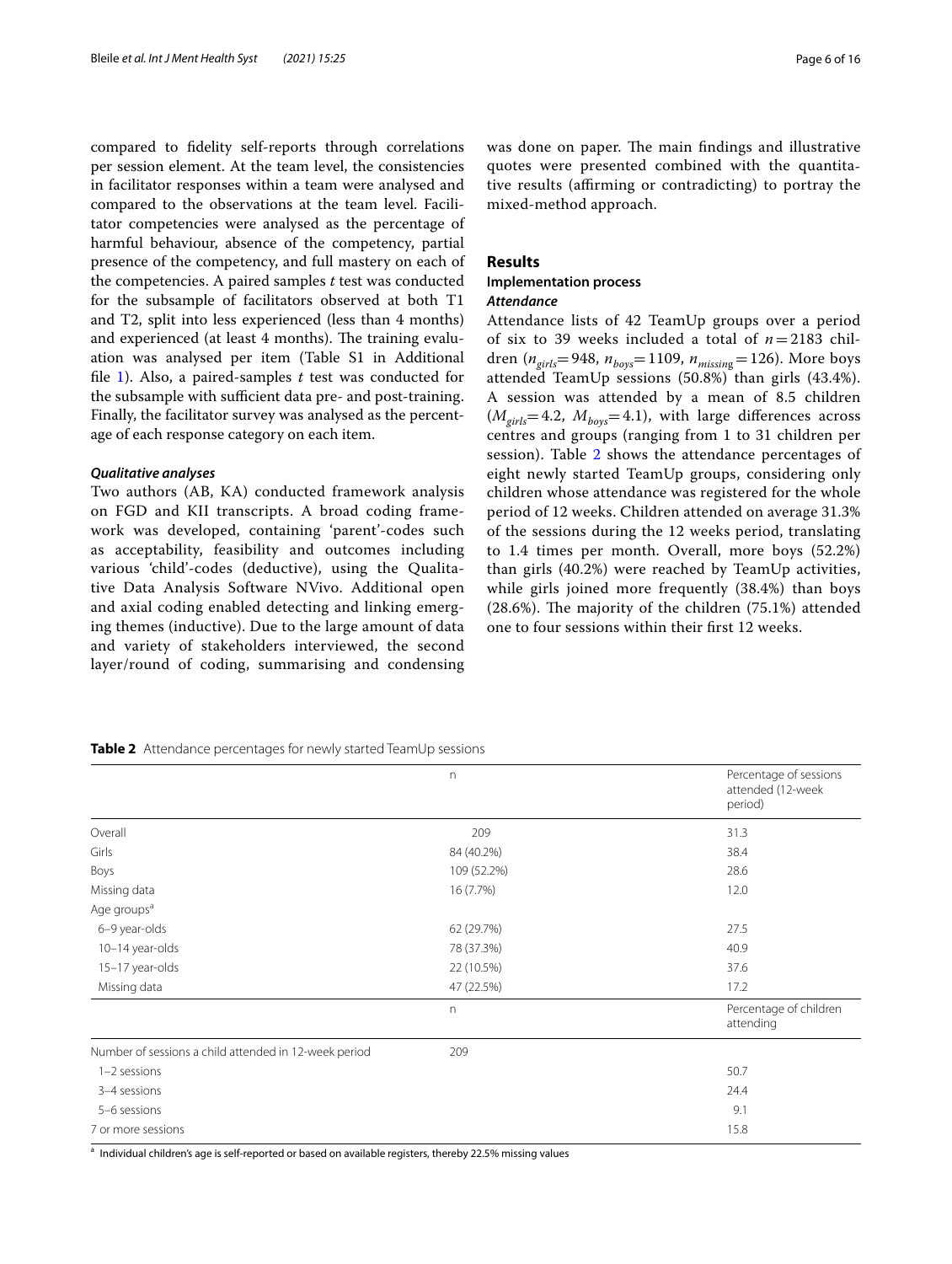#### *Reasons for non‑attendance and suggestions for improving attendance*

Most interviewed children reported their frequent participation in TeamUp sessions and stated diverse potential reasons for non-attendance, including official appointments, school and family commitment, other concurrently ofered activities, being ill or having forgotten about the session's starting time.

*"I didn't even know that there was TeamUp today. I just happened to see a TeamUp facilitator in the hallway and they told me. We didn't even know", another adds that "I only found out because I came down stairs looking for my friend. And someone told me that there was TeamUp"* (nine to 11 yearold Farsi/Dutch-speaking girls).

COA personnel mentioned to suspect the lack of structure within the reception centre context, ongoing stressors for families and unawareness of the ofered services at the centre, to possibly explain low attendance. Facilitators mentioned the challenges of mobilising children for the session, not having sufficient time prior to the sessions as well as the requirement of positivity, leadership and perseverance.

#### **Implementation quality**

#### *Facilitator fdelity: individual‑level*

Table [3](#page-6-0) shows for each of the required session elements the percentage rated as "done" and "not done" following the session observations. Note that due to the diferent team compositions at each time point the changes between T1 and T2 should not be interpreted as changes over time, but as observations on two occasions. Overall, 49.2% of the observations showed the required session elements as 'done' at T1 and 58.2% of the observations showed the required session elements at T2.

The three intervention elements most often observed as 'done' at both T1 and T2 were 'preparing with the team' (89.0 and 89.9%), 'following the Child Safeguarding Policy' (88.6 and 88.0%), and 'giving each child an equal opportunity' to participate during the session  $(80.8 \text{ and } 79.5\%)$ . The three intervention elements least observed at both T1 and T2 were 'providing settling moments' (16.4 and 7.2%), 'managing children's high energy' (24.7 and 33.7%), and 'setting rules and limits for play' (38.6 and 36.7%). Some of the session elements had a high number of not applicable (NA) and missing values (see Table [3](#page-6-0)) and should be interpreted with caution. The percentages were calculated by excluding the missing and NA scores, however, some of the

<span id="page-6-0"></span>

|                  | Table 3 Percentage individual-level fidelity for each of the |  |  |  |
|------------------|--------------------------------------------------------------|--|--|--|
| session elements |                                                              |  |  |  |

| Session elements                              | $T1(n=73)$<br>observations) |      | $T2(n=83)$<br>observations) |       |
|-----------------------------------------------|-----------------------------|------|-----------------------------|-------|
|                                               | Not done                    | Done | Not done                    | Done  |
| Mobilisation                                  | 54.8                        | 45.2 | 58.6                        | 41.4  |
| Prepare w/team                                | 11.0                        | 89.0 | 10.1                        | 89.9  |
| Prepare safe physical space                   | 34.2                        | 65.8 | 20.3                        | 79.7  |
| Interaction walk-in w/children                | 34.2                        | 65.8 | 30.7                        | 69.3  |
| Greet children                                | 60.3                        | 39.7 | 41.3                        | 58.7  |
| Say goodbye to children                       | 46.6                        | 53.4 | 16.9                        | 83.1  |
| Give positive feedback                        | 64.4                        | 35.6 | 49.4                        | 50.6  |
| Give opportunities to participate             | 19.2                        | 80.8 | 20.5                        | 79.5  |
| Group collaboration                           | 57.5                        | 42.5 | 50.6                        | 49.4  |
| Support settling moments                      | 83.6                        | 16.4 | 92.8                        | 7.2   |
| Manage high energy                            | 75.3                        | 24.7 | 66.3                        | 33.7  |
| Indicate boundaries of play area <sup>+</sup> | 74.5                        | 25.5 | 57.1                        | 42.9  |
| Set rules and limits for play                 | 61.4                        | 38.6 | 63.3                        | 36.7  |
| Support excluded children <sup>+</sup>        | 36.5                        | 63.5 | 38.5                        | 61.5  |
| Include children w/specific<br>$need+$        | 70.0                        | 30.0 | 0.0                         | 100.0 |
| Address challenging behaviour <sup>+</sup>    | 39.0                        | 61.0 | 33.3                        | 66.7  |
| Actively discuss and reflect                  | 17.1                        | 82.9 | 31.3                        | 68.7  |
| Discuss alarming behaviour <sup>+</sup>       | 64.7                        | 35.3 | 61.9                        | 38.1  |
| Make referral to COA <sup>+</sup>             | 100.0                       | 0.0  | 81.5                        | 18.5  |
| Follow child safeguard policy                 | 11.4                        | 88.6 | 12.0                        | 88.0  |
| Mean                                          | 50.8                        | 49.2 | 41.8                        | 58.2  |

Percentages are adjusted for missing values and NA, the items with > 30% missing data and NA at T1 and T2 are indicated with

session elements, like discussing alarming behaviour and making referrals, were probably scored as "not done" instead of NA in many observations, infuencing the percentages.

All of the observed facilitators  $(n=81)$  also completed self-report fdelity checklists. For the individual-level fdelity at T1, the correlations between the observed and self-rated items ranged between Spearman's  $\rho = -.15$  and  $\rho = .54$ . The highest correlations were for the items "including children with specifc needs" (.54) and "discussing alarming behaviour" (.49), which were both scored as "not done" by many facilitators, likely inflating the correlations. The item "mobilisation" also had a relatively high correlation between the observed and self-rated scores,  $\rho = .42$ . The remainder of the correlations were around *ρ*=.2. At T2 the correlations showed a similar pattern but were somewhat smaller, with most of the correlations around  $\rho = 0.15$ . The disagreements in all items were because the self-rating was scored as "yes, we did this" while the observer scored "no, this was not done".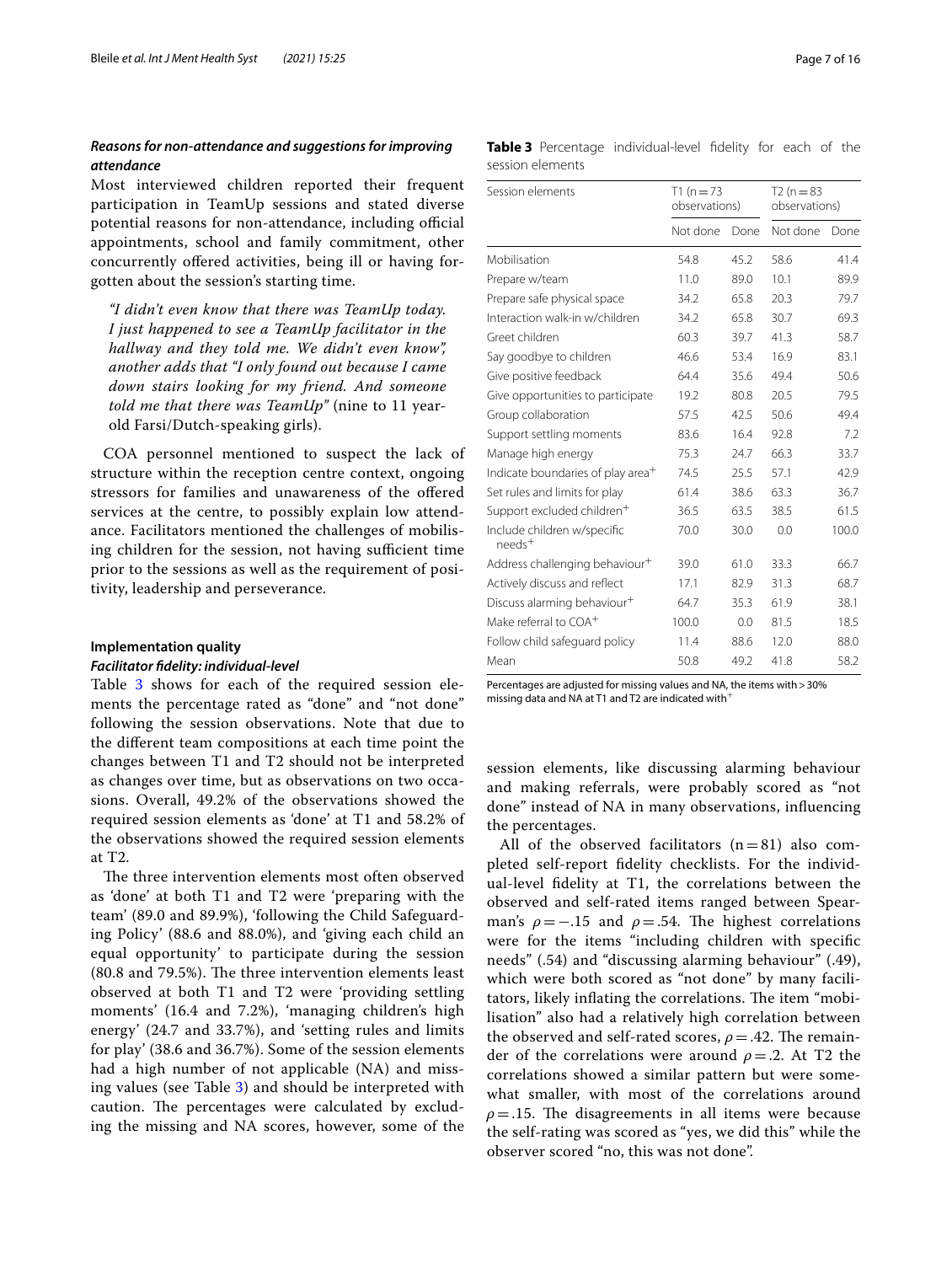| Session elements              | T1 ( $n = 22$ teams) <sup>*</sup> |             |                | T2 ( $n = 22$ teams) <sup>*</sup> |             |                |  |
|-------------------------------|-----------------------------------|-------------|----------------|-----------------------------------|-------------|----------------|--|
|                               | Not done                          | Partly done | Very well done | Not done                          | Partly done | Very well done |  |
| Opening: check-in             | 18.2                              | 54.5        | 27.3           | 36.4                              | 36.4        | 27.3           |  |
| Opening: body warm-up         | 22.7                              | 40.9        | 36.4           | 22.7                              | 18.2        | 59.1           |  |
| Middle/main act.              | 0.0                               | 50.0        | 50.0           | 4.5                               | 27.3        | 68.2           |  |
| Closing: cooling-down         | 40.9                              | 40.9        | 18.2           | 36.4                              | 22.7        | 40.9           |  |
| Closing: check-out            | 22.7                              | 54.5        | 22.7           | 31.8                              | 36.4        | 31.8           |  |
| Sportive and active activity. | 9.1                               | 36.4        | 54.5           | 0.0                               | 27.3        | 72.7           |  |
| Creative and dance activity.  | 72.7                              | 27.3        | 0.0            | 72.7                              | 22.7        | 4.5            |  |
| Body awareness act.           | 63.6                              | 27.3        | 9.1            | 72.7                              | 18.2        | 9.1            |  |
| Correct use of materials      | 0.0                               | 45.5        | 54.5           | 0.0                               | 31.8        | 68.2           |  |
| Use routine                   | 22.7                              | 50.0        | 27.3           | 27.3                              | 40.9        | 31.8           |  |
| Demonstration                 | 27.3                              | 59.1        | 13.6           | 22.7                              | 54.5        | 22.7           |  |
| Group organisation            | 9.1                               | 36.4        | 54.5           | 4.5                               | 27.3        | 68.2           |  |
| Build-up of act.              | 27.3                              | 50.0        | 22.7           | 13.6                              | 54.5        | 31.8           |  |
| Session flow                  | 9.1                               | 63.6        | 27.3           | 18.2                              | 45.5        | 36.4           |  |
| Adapt to age, needs etc.      | 22.7                              | 36.4        | 40.9           | 9.1                               | 50.0        | 40.9           |  |
| Work on focus theme           | 72.7                              | 27.3        | 0.0            | 59.1                              | 31.8        | 9.1            |  |
| Mean                          | 27.6                              | 43.8        | 28.7           | 27.0                              | 34.1        | 38.9           |  |

<span id="page-7-0"></span>**Table 4** Team-level fdelity for each of the session elements

\* Teams consist of diferent team members at T1 and T2

#### *Facilitator fdelity: team‑level*

Table [4](#page-7-0) shows for each of the required session elements the percentages of the teams scoring 'not done', 'partly done' and 'very well done' during the sessions following observations. The observed teams did not necessarily consist of the same facilitators at each time point. Overall, the percentage of teams that showed 'partly done' and 'very well done' at T1 and T2 was 72.5% and 73.0%, respectively. The three intervention elements most observed in the teams were correctly using play materials (100.0 and 100.0%), the provision of middle/main activities (100.0 and 95.5%), and implementing sportsbased and active activities (90.0 and 100.0%). The three least observed intervention elements were 'offering creative movement and dance activities' (22.7 and 31.8%), 'ofering body-awareness activities' (36.4 and 27.3%), and 'working explicitly on a specifc psychosocial support theme' (27.3 and 40.9%).

All of the observed facilitators  $(n=81)$  also completed self-report fdelity checklists for their team (2 to 6 facilitators per team). Unfortunately, the inconsistencies between facilitators of the same team were so large that the results of the self-report per team could not be interpreted well and are therefore not reported.

#### *Facilitator Competencies*

Table [5](#page-8-0) shows the percentages of the observations scored as 'harmful', 'absence of the competency', 'competency partly present' and 'mastery' at both time points. Overall, facilitators demonstrated higher 'adequacy' (defned as the sum of 'partly' and 'mastery') than 'inadequacy' scores (defned as the sum of 'harmful' and 'absence of competency'). On average, 82.9% of the observations demonstrated adequate competency at T1 and 88.4% at T2. Particular strengths were observed on empathy (98.6 and 91.6% adequacy at T1 and T2, respectively) and team collaboration (98.6 and 97.5% adequacy at T1 and T2, respectively). The main observed weaknesses were the behaviour management of children (36.4% and 10.9% inadequacy at T1 and T2, respectively) and giving feedback (27.8% and 18.1% inadequacy at T1 and T2, respectively).

When comparing facilitators who did a session at both T1 and T2 based on their experience, the competencies of facilitators significantly improved. Those with less than 4 months of experience,  $t$   $[24] = 5.66$  $[24] = 5.66$ ,  $p < .001$ ,  $(M_{difference}=3.08, 95\% \text{ CI} = 1.96 \text{ to } 4.2)$ , showed a large effect (Cohen's  $d = 1.2$ ) and those with at least 4 months of experience,  $t$   $[20] = 1.76$  $[20] = 1.76$  $[20] = 1.76$ ,  $p = .043$ ), improved with a small-medium effect  $(d=0.48)$ . Given the small sample size, some facilitators having been observed twice and their varying levels of experience as facilitator (1 month to 5 years), these results need to be interpreted carefully.

#### *Self‑efcacy pre‑post training*

On average, more respondents rated their ability to handle specifc aspects of the TeamUp intervention as high or very high after the training (79.5%), compared to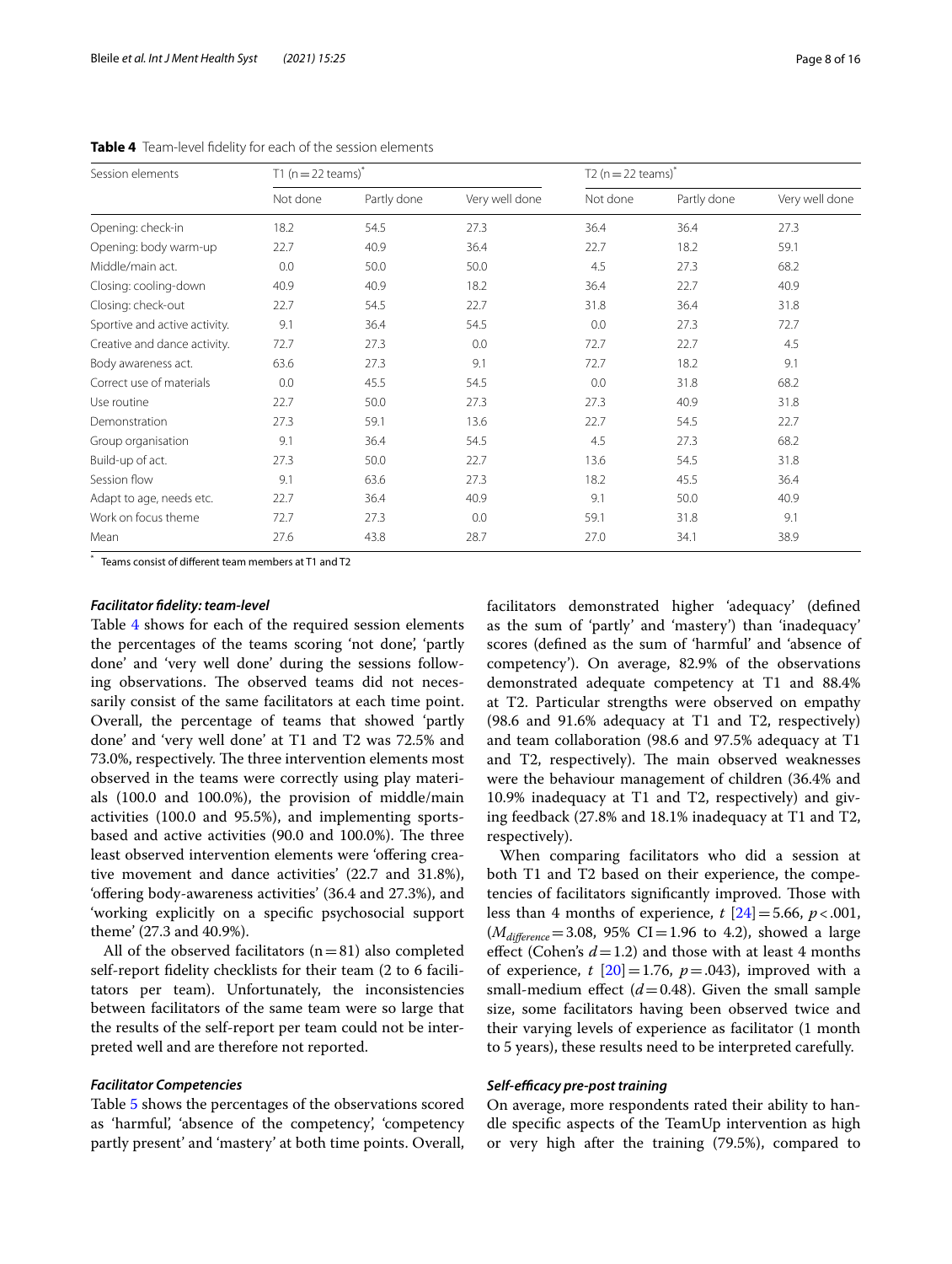| Competencies                      |         | T1 ( $n = 73$ observations) |        |         | T <sub>2</sub> ( $n = 83$ observations) |        |        |         |
|-----------------------------------|---------|-----------------------------|--------|---------|-----------------------------------------|--------|--------|---------|
|                                   | harmful | absent                      | partly | mastery | harmful                                 | absent | partly | mastery |
| Empathy                           | 0.0     | 1.4                         | 55.5   | 43.1    | 0.0                                     | 8.4    | 45.8   | 45.8    |
| Connection                        | 0.0     | 8.3                         | 68.1   | 23.6    | 0.0                                     | 12.0   | 53.0   | 35.0    |
| Non-verbal                        | 0.0     | 12.5                        | 62.5   | 25.0    | 0.0                                     | 15.7   | 53.0   | 31.3    |
| Adaptable <sup>+</sup>            | 0.0     | 23.6                        | 63.9   | 12.5    | 0.0                                     | 13.4   | 63.4   | 23.2    |
| Feedback                          | 1.4     | 26.4                        | 61.1   | 11.1    | 0.0                                     | 18.1   | 59.0   | 22.9    |
| Inclusive                         | 0.0     | 23.6                        | 55.6   | 20.8    | 0.0                                     | 6.0    | 60.3   | 33.7    |
| Behaviour management <sup>+</sup> | 0.0     | 36.4                        | 56.1   | 7.5     | 1.2                                     | 9.7    | 61.4   | 27.7    |
| Group management <sup>+</sup>     | 0.0     | 18.1                        | 63.8   | 18.1    | 0.0                                     | 17.7   | 44.3   | 38.0    |
| Team collaboration                | 0.0     | 1.4                         | 40.3   | 58.3    | 0.0                                     | 2.5    | 37.3   | 60.2    |
| Mean                              | 0.2     | 16.9                        | 58.5   | 24.4    | 0.1                                     | 11.5   | 53.1   | 35.3    |

<span id="page-8-0"></span>**Table 5** Percentages of observations showing each level of competency

Percentages are adjusted for missing values in the items indicated with a  $^+$ 

before  $(62.1\%)$ . The paired-samples t test showed that the total score increased signifcantly from pre- to posttraining ( $M_{\text{pre}} = 44.5$ , *SD* = 6.7 and  $M_{\text{post}} = 49.4$ , *SD* = 6.7,  $t$  [[39\]](#page-14-28) = 5.42,  $p < .001$ ). On most elements, participants rated their perceived self-efficacy higher after the training compared to before. Participants continued to perceive a few elements as challenging, such as dealing with children's strong emotions and challenging behaviours, as well as implementing movement-based and creative activities, and energy-release activities (see Table S1 in Additional fle [1](#page-13-3) for more details).

#### **Perceptions on implementation and outcomes** *Facilitator perceptions*

Based on the reporting of the surveys amongst the facilitators  $(N=99)$ , we learned that they enjoyed their role (84.8%), the interaction with the children (89.9%) and their team (75.8%), see Table [6.](#page-9-0) In line with the observed fdelity items, survey respondents felt more comfortable providing sports and active games (85.9%), compared to (creative) body-movement activities (59.6%). Many facilitators noted feeling uncomfortable with being the centre of attention, a few were positive about gaining confdence over time. A third to one-fourth of respondents stated to experience a little difficulty or stress  $(27.5-41.3%)$  in their role, fewer reporting a lot and very much difficulty or stress (3.3–11.6%). Particularly, dealing with the children's behaviour, hearing children's experiences, noticing emotions or behaviours were regarded as difficult or stressful.

While managing children's behaviours and being confronted by children's experiences was difficult, this in turn also motivated facilitators to continue with TeamUp. Noticing children's enjoyment during the sessions appeared to be a primary motivator. A few volunteers stated to perceive a strong beneft of TeamUp for the participating children – TeamUp *"transforms difculties into positivity for the things we do for them."* and another expressed that *"through these activities we help [the children] to forget for a little [ongoing worries] while making contact and playing with the child."* Overall, facilitators perceived TeamUp to have a positive to very positive impact on children's emotional wellbeing (85.9%), behaviours (80.8%) and social abilities or relations with other children (83.8%). One survey participant stated *"we [facilitators] are making a diference in their [the kids'] lives, however small it may be"*. Moreover, participating facilitators were positive about the TeamUp intervention, its methodology, capacity-building and mentoring support structures.

#### *Evaluation of facilitators*

Most children spoke very positively about the facilitators, describing them as 'nice', 'good' or having 'passion'. Some mentioned facilitators' irritability, lack of fairness, inconsistency or leniency with the enforcement of session rules and discipline. COA personnel strongly appreciated the enthusiasm, dedication and self-reliance of facilitators. A few staff desired more depth in the intervention, training, or increased facilitator self-confdence, calm or a more suitable dress code for facilitating movementbased activities. All stakeholders were critical of facilitator turnover, indicating its efect on quality and therefore impacting children's sense of trust, relationship-building between children and facilitators as well as within facilitator teams and the collaboration with COA.

*"they [children] need a safe environment. Once this is not safe, they will show other behaviour, do other things, they will walk away […] If they [children] come back to tell their story, [it is] important that*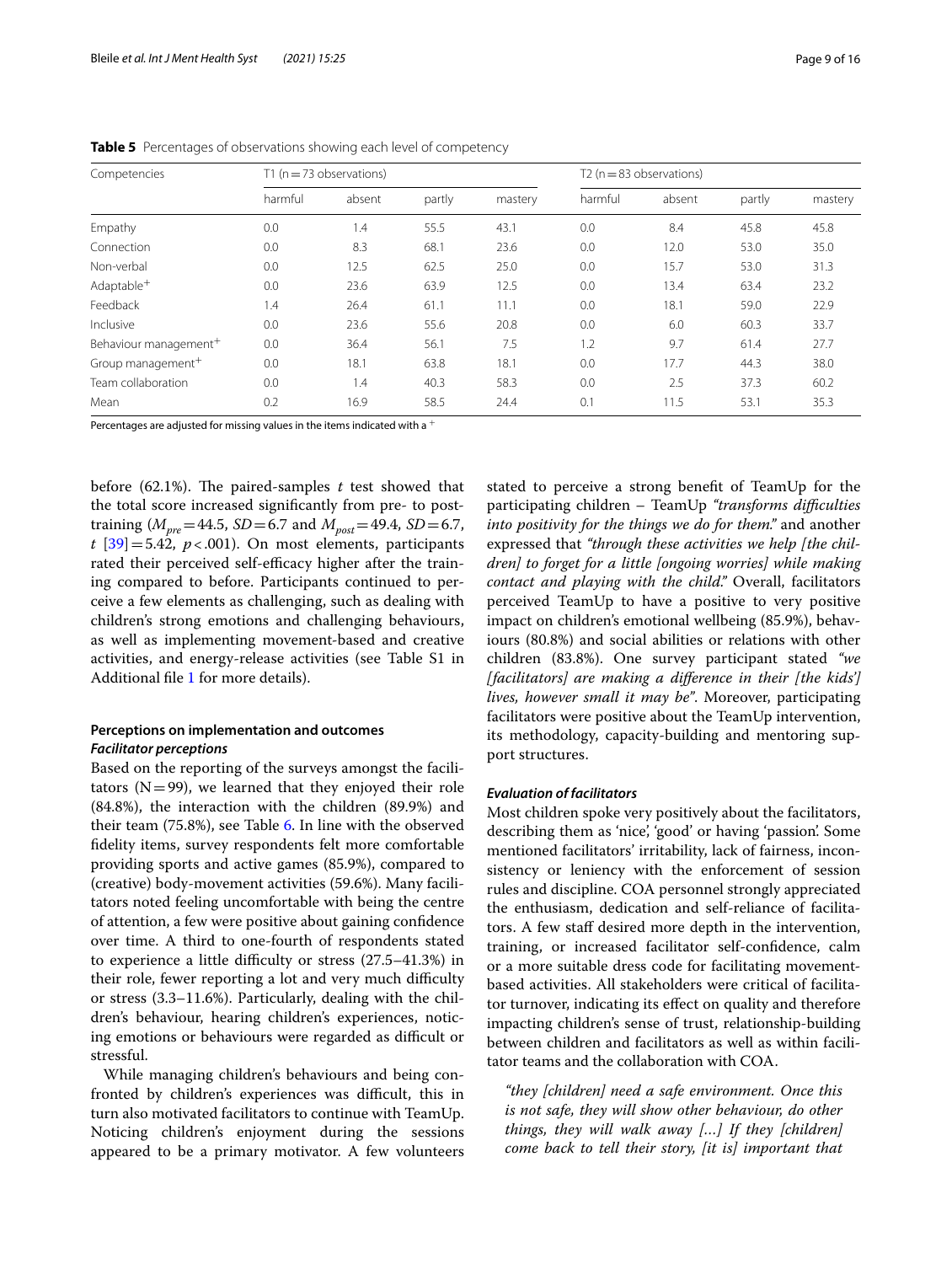#### <span id="page-9-0"></span>**Table 6** Perceptions of facilitators in percentages ( $n = 99$ )

| Motivational and satisfaction factors<br>Liking facilitator role<br>0.0<br>2.2<br>5.5<br>37.4<br>54.9<br>Liking interaction with children<br>0.0<br>0.0<br>1.1<br>28.9<br>70.0<br>Liking working in their team<br>2.2<br>14.3<br>30.8<br>1.1<br>51.6<br>Feeling appreciated and recognized by TeamUp<br>31.8<br>1.1<br>6.8<br>21.6<br>38.6<br>TeamUp to benefit them personally<br>2.3<br>3.4<br>12.6<br>48.3<br>33.3<br>TeamUp to benefit them professionally<br>5.7<br>8.0<br>22.7<br>43.2<br>20.5<br>Self-efficacy<br>Comfortable with sports/games<br>0.0<br>2.2<br>4.4<br>36.3<br>57.1<br>Comfortable with body-movement<br>8.7<br>26.1<br>40.2<br>1.1<br>23.9<br>Comfortable with body-awareness<br>0.0<br>3.3<br>18.5<br>43.5<br>34.8<br>Comfortable with role/responsibilities<br>46.2<br>0.0<br>2.2<br>7.7<br>44.0<br>Burden (difficulty or stress experienced)<br>With children's stories/experiences<br>19.8<br>37.2<br>10.5<br>31.4<br>1.2<br>With children's behaviours<br>19.6<br>41.4<br>28.3<br>10.9<br>0.0<br>38.5<br>38.5<br>3.3<br>With running session<br>19.8<br>0.0<br>With team members<br>49.5<br>27.5<br>17.6<br>1.1<br>0.0<br>With remembering TeamUp session/content<br>34.1<br>40.7<br>17.6<br>7.7<br>0.0<br>Perceived support<br>Usefulness of team/intervision meetings<br>39.1<br>0.0<br>3.4<br>13.8<br>43.7<br>Support from Volunteer Coordinators<br>0.0<br>3.4<br>29.9<br>12.6<br>54.0<br><b>Support from Senior Trainers</b><br>0.0<br>4.6<br>13.8<br>35.6<br>46.0<br>Usefulness of information/communication from<br>28.7<br>2.3<br>4.6<br>42.5<br>21.8<br>TeamUp team<br>Perceived impact<br>Very negative<br>Negative<br>Neutral<br>Positive<br>On children's emotional wellbeing<br>0.0<br>0.0<br>5.6<br>67.8<br>26.7<br>On children's behaviours<br>0.0<br>2.2<br>8.9<br>75.6<br>13.3<br>On children's social abilities or relations<br>6.7<br>63.3<br>1.1<br>0.0<br>28.9<br>On children's emotional regulation<br>0.0<br>0.0<br>24.7<br>70.6<br>4.7<br>Children feeling at ease<br>0.0<br>2.2<br>18.7<br>61.5<br>17.6 | Facilitator perceptions | Not at all | A little | Neutral | A lot | Very much     |
|----------------------------------------------------------------------------------------------------------------------------------------------------------------------------------------------------------------------------------------------------------------------------------------------------------------------------------------------------------------------------------------------------------------------------------------------------------------------------------------------------------------------------------------------------------------------------------------------------------------------------------------------------------------------------------------------------------------------------------------------------------------------------------------------------------------------------------------------------------------------------------------------------------------------------------------------------------------------------------------------------------------------------------------------------------------------------------------------------------------------------------------------------------------------------------------------------------------------------------------------------------------------------------------------------------------------------------------------------------------------------------------------------------------------------------------------------------------------------------------------------------------------------------------------------------------------------------------------------------------------------------------------------------------------------------------------------------------------------------------------------------------------------------------------------------------------------------------------------------------------------------------------------------------------------------------------------------------------------------------------------------------------------------------------------------------|-------------------------|------------|----------|---------|-------|---------------|
|                                                                                                                                                                                                                                                                                                                                                                                                                                                                                                                                                                                                                                                                                                                                                                                                                                                                                                                                                                                                                                                                                                                                                                                                                                                                                                                                                                                                                                                                                                                                                                                                                                                                                                                                                                                                                                                                                                                                                                                                                                                                |                         |            |          |         |       |               |
|                                                                                                                                                                                                                                                                                                                                                                                                                                                                                                                                                                                                                                                                                                                                                                                                                                                                                                                                                                                                                                                                                                                                                                                                                                                                                                                                                                                                                                                                                                                                                                                                                                                                                                                                                                                                                                                                                                                                                                                                                                                                |                         |            |          |         |       |               |
|                                                                                                                                                                                                                                                                                                                                                                                                                                                                                                                                                                                                                                                                                                                                                                                                                                                                                                                                                                                                                                                                                                                                                                                                                                                                                                                                                                                                                                                                                                                                                                                                                                                                                                                                                                                                                                                                                                                                                                                                                                                                |                         |            |          |         |       |               |
|                                                                                                                                                                                                                                                                                                                                                                                                                                                                                                                                                                                                                                                                                                                                                                                                                                                                                                                                                                                                                                                                                                                                                                                                                                                                                                                                                                                                                                                                                                                                                                                                                                                                                                                                                                                                                                                                                                                                                                                                                                                                |                         |            |          |         |       |               |
|                                                                                                                                                                                                                                                                                                                                                                                                                                                                                                                                                                                                                                                                                                                                                                                                                                                                                                                                                                                                                                                                                                                                                                                                                                                                                                                                                                                                                                                                                                                                                                                                                                                                                                                                                                                                                                                                                                                                                                                                                                                                |                         |            |          |         |       |               |
|                                                                                                                                                                                                                                                                                                                                                                                                                                                                                                                                                                                                                                                                                                                                                                                                                                                                                                                                                                                                                                                                                                                                                                                                                                                                                                                                                                                                                                                                                                                                                                                                                                                                                                                                                                                                                                                                                                                                                                                                                                                                |                         |            |          |         |       |               |
|                                                                                                                                                                                                                                                                                                                                                                                                                                                                                                                                                                                                                                                                                                                                                                                                                                                                                                                                                                                                                                                                                                                                                                                                                                                                                                                                                                                                                                                                                                                                                                                                                                                                                                                                                                                                                                                                                                                                                                                                                                                                |                         |            |          |         |       |               |
|                                                                                                                                                                                                                                                                                                                                                                                                                                                                                                                                                                                                                                                                                                                                                                                                                                                                                                                                                                                                                                                                                                                                                                                                                                                                                                                                                                                                                                                                                                                                                                                                                                                                                                                                                                                                                                                                                                                                                                                                                                                                |                         |            |          |         |       |               |
|                                                                                                                                                                                                                                                                                                                                                                                                                                                                                                                                                                                                                                                                                                                                                                                                                                                                                                                                                                                                                                                                                                                                                                                                                                                                                                                                                                                                                                                                                                                                                                                                                                                                                                                                                                                                                                                                                                                                                                                                                                                                |                         |            |          |         |       |               |
|                                                                                                                                                                                                                                                                                                                                                                                                                                                                                                                                                                                                                                                                                                                                                                                                                                                                                                                                                                                                                                                                                                                                                                                                                                                                                                                                                                                                                                                                                                                                                                                                                                                                                                                                                                                                                                                                                                                                                                                                                                                                |                         |            |          |         |       |               |
|                                                                                                                                                                                                                                                                                                                                                                                                                                                                                                                                                                                                                                                                                                                                                                                                                                                                                                                                                                                                                                                                                                                                                                                                                                                                                                                                                                                                                                                                                                                                                                                                                                                                                                                                                                                                                                                                                                                                                                                                                                                                |                         |            |          |         |       |               |
|                                                                                                                                                                                                                                                                                                                                                                                                                                                                                                                                                                                                                                                                                                                                                                                                                                                                                                                                                                                                                                                                                                                                                                                                                                                                                                                                                                                                                                                                                                                                                                                                                                                                                                                                                                                                                                                                                                                                                                                                                                                                |                         |            |          |         |       |               |
|                                                                                                                                                                                                                                                                                                                                                                                                                                                                                                                                                                                                                                                                                                                                                                                                                                                                                                                                                                                                                                                                                                                                                                                                                                                                                                                                                                                                                                                                                                                                                                                                                                                                                                                                                                                                                                                                                                                                                                                                                                                                |                         |            |          |         |       |               |
|                                                                                                                                                                                                                                                                                                                                                                                                                                                                                                                                                                                                                                                                                                                                                                                                                                                                                                                                                                                                                                                                                                                                                                                                                                                                                                                                                                                                                                                                                                                                                                                                                                                                                                                                                                                                                                                                                                                                                                                                                                                                |                         |            |          |         |       |               |
|                                                                                                                                                                                                                                                                                                                                                                                                                                                                                                                                                                                                                                                                                                                                                                                                                                                                                                                                                                                                                                                                                                                                                                                                                                                                                                                                                                                                                                                                                                                                                                                                                                                                                                                                                                                                                                                                                                                                                                                                                                                                |                         |            |          |         |       |               |
|                                                                                                                                                                                                                                                                                                                                                                                                                                                                                                                                                                                                                                                                                                                                                                                                                                                                                                                                                                                                                                                                                                                                                                                                                                                                                                                                                                                                                                                                                                                                                                                                                                                                                                                                                                                                                                                                                                                                                                                                                                                                |                         |            |          |         |       |               |
|                                                                                                                                                                                                                                                                                                                                                                                                                                                                                                                                                                                                                                                                                                                                                                                                                                                                                                                                                                                                                                                                                                                                                                                                                                                                                                                                                                                                                                                                                                                                                                                                                                                                                                                                                                                                                                                                                                                                                                                                                                                                |                         |            |          |         |       |               |
|                                                                                                                                                                                                                                                                                                                                                                                                                                                                                                                                                                                                                                                                                                                                                                                                                                                                                                                                                                                                                                                                                                                                                                                                                                                                                                                                                                                                                                                                                                                                                                                                                                                                                                                                                                                                                                                                                                                                                                                                                                                                |                         |            |          |         |       |               |
|                                                                                                                                                                                                                                                                                                                                                                                                                                                                                                                                                                                                                                                                                                                                                                                                                                                                                                                                                                                                                                                                                                                                                                                                                                                                                                                                                                                                                                                                                                                                                                                                                                                                                                                                                                                                                                                                                                                                                                                                                                                                |                         |            |          |         |       |               |
|                                                                                                                                                                                                                                                                                                                                                                                                                                                                                                                                                                                                                                                                                                                                                                                                                                                                                                                                                                                                                                                                                                                                                                                                                                                                                                                                                                                                                                                                                                                                                                                                                                                                                                                                                                                                                                                                                                                                                                                                                                                                |                         |            |          |         |       |               |
|                                                                                                                                                                                                                                                                                                                                                                                                                                                                                                                                                                                                                                                                                                                                                                                                                                                                                                                                                                                                                                                                                                                                                                                                                                                                                                                                                                                                                                                                                                                                                                                                                                                                                                                                                                                                                                                                                                                                                                                                                                                                |                         |            |          |         |       |               |
|                                                                                                                                                                                                                                                                                                                                                                                                                                                                                                                                                                                                                                                                                                                                                                                                                                                                                                                                                                                                                                                                                                                                                                                                                                                                                                                                                                                                                                                                                                                                                                                                                                                                                                                                                                                                                                                                                                                                                                                                                                                                |                         |            |          |         |       |               |
|                                                                                                                                                                                                                                                                                                                                                                                                                                                                                                                                                                                                                                                                                                                                                                                                                                                                                                                                                                                                                                                                                                                                                                                                                                                                                                                                                                                                                                                                                                                                                                                                                                                                                                                                                                                                                                                                                                                                                                                                                                                                |                         |            |          |         |       |               |
|                                                                                                                                                                                                                                                                                                                                                                                                                                                                                                                                                                                                                                                                                                                                                                                                                                                                                                                                                                                                                                                                                                                                                                                                                                                                                                                                                                                                                                                                                                                                                                                                                                                                                                                                                                                                                                                                                                                                                                                                                                                                |                         |            |          |         |       | Very positive |
|                                                                                                                                                                                                                                                                                                                                                                                                                                                                                                                                                                                                                                                                                                                                                                                                                                                                                                                                                                                                                                                                                                                                                                                                                                                                                                                                                                                                                                                                                                                                                                                                                                                                                                                                                                                                                                                                                                                                                                                                                                                                |                         |            |          |         |       |               |
|                                                                                                                                                                                                                                                                                                                                                                                                                                                                                                                                                                                                                                                                                                                                                                                                                                                                                                                                                                                                                                                                                                                                                                                                                                                                                                                                                                                                                                                                                                                                                                                                                                                                                                                                                                                                                                                                                                                                                                                                                                                                |                         |            |          |         |       |               |
|                                                                                                                                                                                                                                                                                                                                                                                                                                                                                                                                                                                                                                                                                                                                                                                                                                                                                                                                                                                                                                                                                                                                                                                                                                                                                                                                                                                                                                                                                                                                                                                                                                                                                                                                                                                                                                                                                                                                                                                                                                                                |                         |            |          |         |       |               |
|                                                                                                                                                                                                                                                                                                                                                                                                                                                                                                                                                                                                                                                                                                                                                                                                                                                                                                                                                                                                                                                                                                                                                                                                                                                                                                                                                                                                                                                                                                                                                                                                                                                                                                                                                                                                                                                                                                                                                                                                                                                                |                         |            |          |         |       |               |
|                                                                                                                                                                                                                                                                                                                                                                                                                                                                                                                                                                                                                                                                                                                                                                                                                                                                                                                                                                                                                                                                                                                                                                                                                                                                                                                                                                                                                                                                                                                                                                                                                                                                                                                                                                                                                                                                                                                                                                                                                                                                |                         |            |          |         |       |               |

Percentages are adjusted for missing data and "don't know/don't want to say" replies, max percentages of these is 14.1%

### *there is trust. […] then part of the team are leaving again. Tis happens… In general a lot collapses and you have to rebuild this. […] It costs a lot of time and energy."* (COA staf, centre in Gilze)

Respondents from all stakeholder groups, expressed the added value of having at least one man and/or someone with a migrant background within the facilitator team, allowing children to have a diversity of role models. Trust, bonding and showing genuine interest and care was said to be vital to the facilitator role and overall methodology. COA personnel expressed valuing facilitators' independent and neutral role, ofering children attention, interaction and connection with adults who are external to the asylum seeker centre.

#### *Perceived implementation challenges*

Managing children's diverse levels of energy and children displaying strong emotions or challenging behaviour during TeamUp sessions appeared to be one of the primary difficulties for facilitators. The open group nature of the intervention results in varying group sizes and composition of children participating in each session, requiring facilitators' continuous fexibility and adaptation to children's individual and collective needs.

*"[When] we feel the energy [is getting] really high, [then we are] sitting down, smell the fowers [breathing exercise where children are guided to pretend to smell a fower, thus breathing in deeply]. Sometimes they are just hyper-energetic. And then we are like*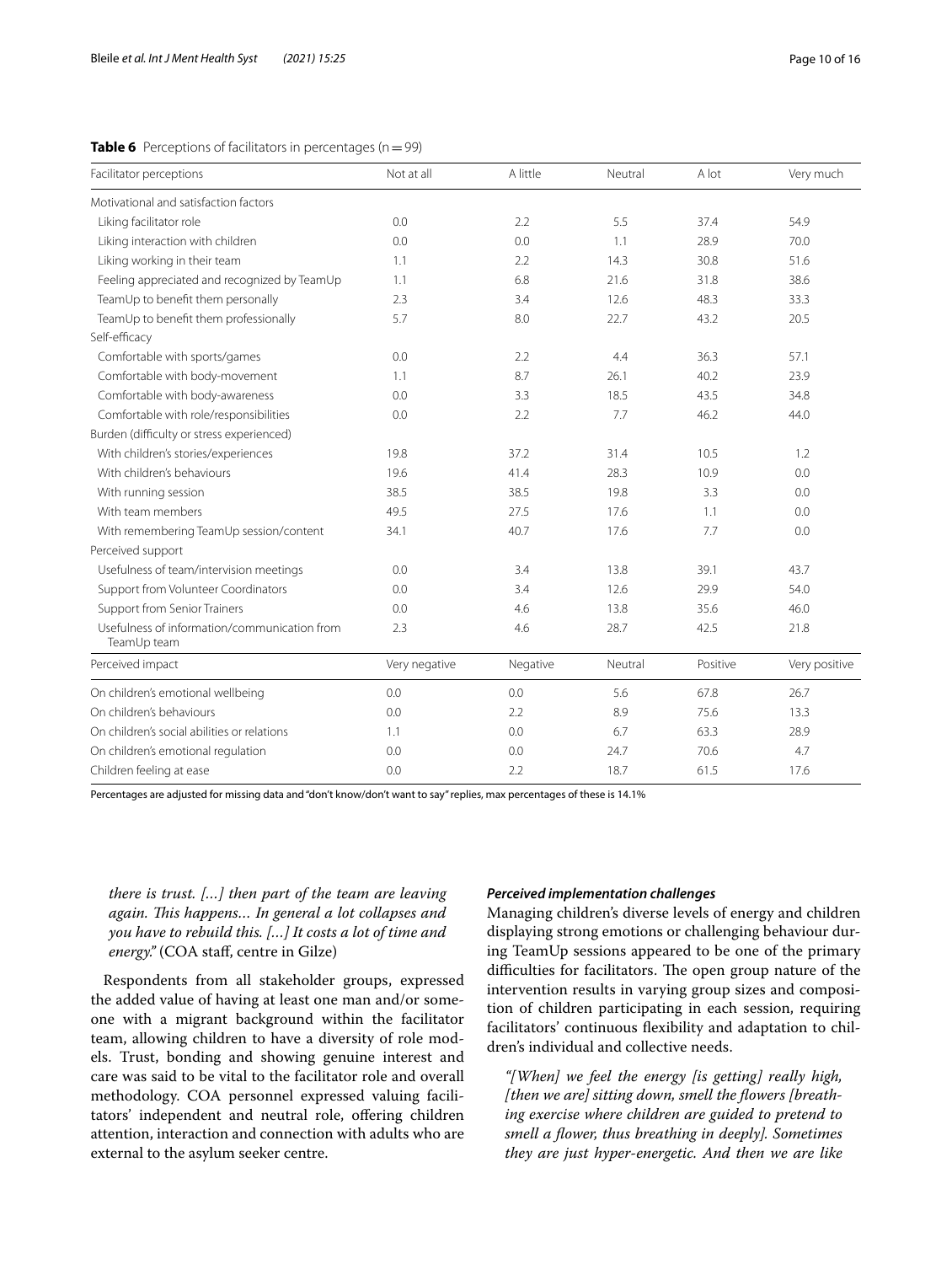*'oh we need something to stop this'. First we sit there and they roll over the groups [of children] (laughing), then after the ritual [e.g. clapping routine] they chill, they are quiet, so you can explain the next game or do something, really"* (facilitators, centre in Oisterwijk)

Other challenges included managing children's expectations, their diverse requests for diferent activities, fnding suitable activities to engage teenagers and to prevent below 6 year-olds from joining the sessions (given the target age range of the TeamUp intervention). Survey respondents also mentioned language barriers and request for e.g. native Arabic or Farsi-speakers within the team. In line with the observations, facilitators explained that session implementation often depended on team stability, dynamics, communication and collaboration. In turn, high turnover of facilitators usually impeded this team work. Usually, session implementation quality and rapport between facilitator and children improved over time (also see section on competencies). Despite the experienced difficulties, most facilitators-who participated in the survey and/or FGDs—voiced appreciating and growing within their role. They perceived challenges and learnings as rewarding and motivating.

#### *Suggestions for implementation improvements*

Children's feedback difered and provided concrete ideas for improvements. Generally, children desired sessions to be longer and more frequent. Many also requested fewer activities, each lasting for a longer time. In their opinion, changing activities frequently within a session seemed to break the momentum and resulted in frustration or reduced satisfaction. Several respondents suggested the repetition of activities to offer children predictability and structure. A few children felt that explanations and instructions of activities took too long, despite TeamUp's facilitation methodology of using non-verbal demonstration and flow to present new games and rules. Children alluded to their wish to be fully immersed in the activities, to feel a sense of achievement and recognition for their eforts. All stakeholders indicated a need for TeamUp to be adapted to meaningfully engage adolescents.

#### *Perceived outcomes*

All stakeholders perceived the TeamUp intervention positively. Activities allowed children to experience positivity and normalcy, release high energy or strong emotions (e.g. expressing anger), and build peer-relationships in a socially and emotionally safe space with trustworthy adults. Children would strengthen social-emotional abilities through *"a playful way of learning"*. COA staf particularly appreciated that TeamUp ofered an additional referral platform, supporting their (social) work in the centres.

Children's accounts of TeamUp sessions, alluded to them experiencing a time and space of (emotional) safety and normalisation, an opportunity to play and move, be seen, heard and taken into account, as well as to interact and connect with peers.

*"I like these games, it reminds me [of] when I was little"; "I feel like I am playing happily […] it reminds me of my country" (7-10 year-old Arabic-speaking children). "You can't meet people if you spend your time at home, so coming here and meeting up with friends gives you a good feeling"; "it's fun and it's good for your health"* (15-17 year-old Tigrinyaspeaking youth)*.*

As children often described the activities in great detail, requiring focus and coordination, alludes to them experiencing a sense of being in the present moment. This might also indicate that children were fostering their social, cognitive and physical abilities (e.g. movement and playing resources) during TeamUp sessions. Several interviewed children expressed their need for more fairness and consistent rules.

*"I used to fght when I was at the former [asylum seeker centre] but I don't fght anymore"; "[when someone annoys me], I feel like I don't want to play with them"; "I don't fght [when someone else pushes me], I just tell him to leave me alone".* (6-17 year-old Tigrinya-speaking children).

Facilitators described various individual children showing improved self-regulation and behaviour over a period of time and when attending sessions regularly. For example, children showed a reduction of displayed irritability, anger, aggression or frustration when losing a game. Some also increasingly listened to the instructions, were able to choose to take a "time out" or to apologise to others after confict. Other perceived changes in children were increased participation, interaction, collaboration, and trust, e.g. holding hands or playing with peers of another gender and/or ethic group. Facilitators and COA staf observed children exhibiting more self-confdence, and appearing more comfortable and relaxed within the session environment, usually after weeks of shyness and reluctance to join in. A few children seemed to increasingly "*feel freer to be themselves*" or getting out of their "*comfort zones*". Hence, they explored boundaries with facilitators, or expressed their needs, e.g. suggesting new or adaptation of activities. This was perceived as an increase in sense of assertiveness and agency.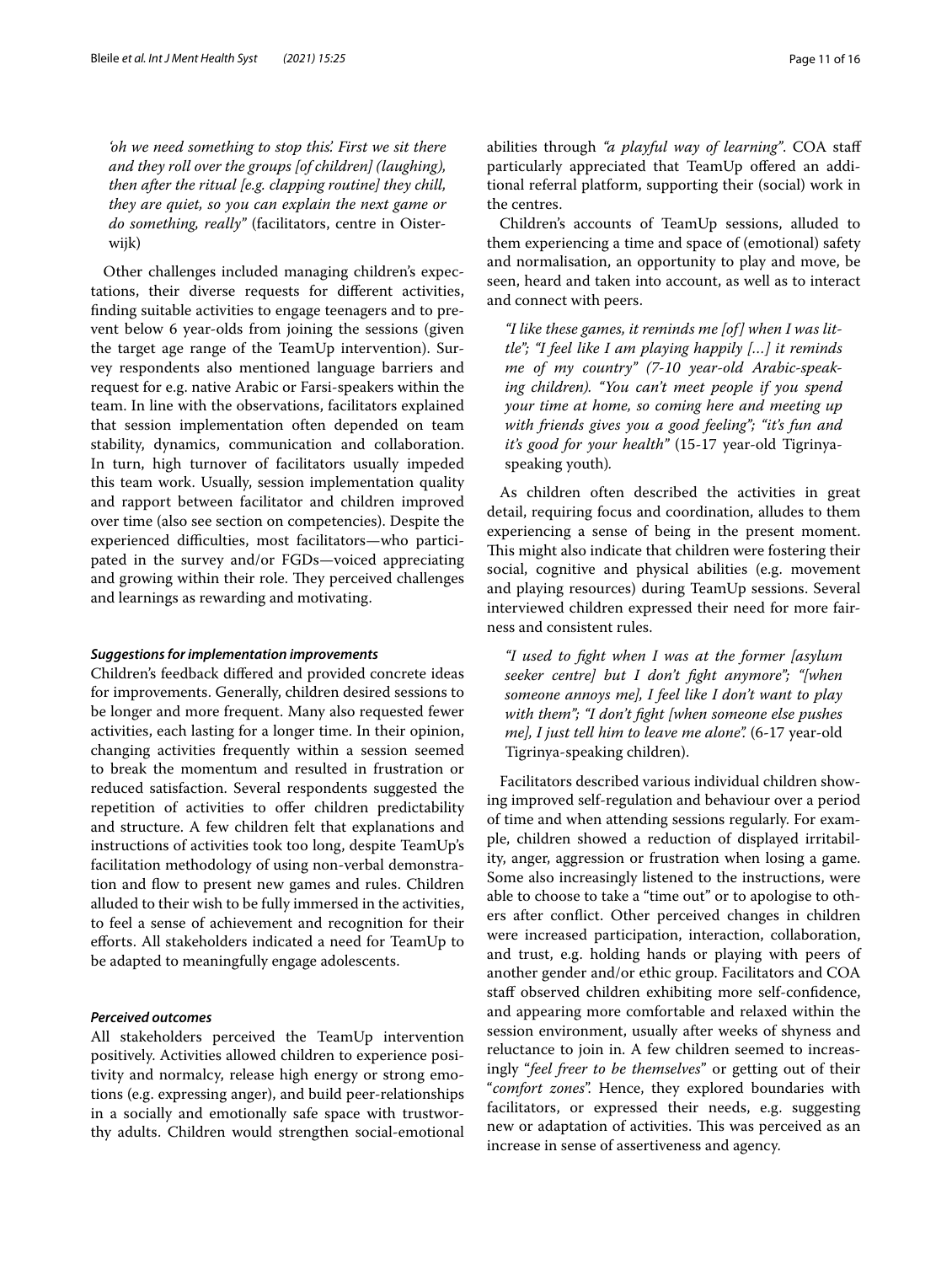*"Once it just happened that there was just girls [in the session] and they asked 'can we dance, but can you close the blinds? So people can't look!?' and […] we didn't even think about that - that [this] would [could] have been a barrier. So it's just one of those things, as you go along. And there was a point where the girls would say 'now I want to teach everyone this move' and they were leading [them]"* (facilitators, implementing sessions in various centres)

Despite giving various examples, facilitators were reluctant to make general statements about improvements observed in children's behaviour. For example, children continued to manifest impulsive, aggressive and bullying behaviours throughout the sessions. Even the interviewed children expressed their frustration and disappointment about the aggressive behavior of peers, whilst also describing their own readiness to respond physically when feeling angry, upset or annoyed. Some conficts were challenging to mitigate, especially due to communication (e.g. language barriers), the attendance of diferent children every week and frequently rotating facilitators. In spite of these challenges, all facilitators perceived TeamUp to support and contribute to children's socio-emotional learning, peer interaction and psychosocial wellbeing. While COA staff were usually not present during TeamUp sessions, they argued that TeamUp positively contributed to children's socio-emotional development and psychosocial wellbeing.

#### **Discussion**

The current study showed mostly positive results for the intervention's quality of implementation. Facilitators exhibited moderate to adequate fdelity and high competencies. Stakeholders perceived the outcomes and implementation as overall positive, suggesting TeamUp to contribute to children's psychosocial wellbeing as well as providing insight for intervention fne-tuning. Attendance and group size were low on average, alluding to a need for increased mobilisation or fxed, closed groups.

First, the implementation process demonstrated that children attended on average one-third of the sessions and 8.5 children joined per session. The majority of the children attended one to four sessions within their frst 12 weeks. These results showed lower attendance than anticipated. On the one hand this may show that children perceived the open group nature of the intervention as a choice-making opportunity [\[47](#page-14-41)]. More so, this might also indicate the high mobility and frequent relocation of refugee families within the Netherlands. Still, these fndings call for improved monitoring, mobilisation and intervention adaptation, as regular attendance and active engage-ment are likely to impact positive outcomes [\[56](#page-15-19), [60](#page-15-9)]. Children also mentioned forgetting about the start time of TeamUp session. This appears reasonable given ongoing daily stressors for families and limited structure and predictability within the asylum seeker centre setting [[18](#page-14-9), [37\]](#page-14-5). One solution may be to implement TeamUp to existing and fxed groups of children. More attention could also be given to 'mobilisation' to promote the session start. Lack of awareness rather than interest may explain low attendance. Engaging children as 'peer mobilisers' to encourage others to join TeamUp as well as more visibility or parental involvement were proposed by the interviewed stakeholders to promote the intervention and increase children's attendance. Nevertheless, feedback from adolescents may suggest the need for adaptations to strengthen participation and meaningfully engage this specifc age group in the sessions.

Second, the evaluation of the 'quality of implementation' dimension rendered mostly positive results and a number of learnings. Facilitator fdelity was moderate to adequate with individual-level fdelity rated as 'done' for an average of roughly 50% and team-level fdelity rated as 'partly done' and 'well done' for an average of roughly 70%. Although an a priori threshold was not set, a minimum of 80% was regarded as a desired level of fdelity by the research team based on similar studies [\[34](#page-14-26), [35](#page-14-27)]. The difference between individual-level and team-level fidelity may have various explanations: The high inconsistencies within teams and between observer-rated and self-rated fidelity made it difficult to draw conclusions about facilitators' perceived fdelity. Facilitators might have needed prior training on the fdelity tool's self-rating. Also, as TeamUp is meant to be delivered by a team of facilitators, implementing as well as rating the sessions on a team-level might have been more appropriate. Further, the team-level items might have had a stronger focus during the facilitator trainings compared to the individual-level items.

Overall, the session structure (e.g. opening, middle and closure) and assuring main activities, were implemented well by all teams. However, the integration of settling moments (e.g. routines, cooling-downs) during the session, the management of children's energy level (e.g. moving from high energy to low energy) and setting boundaries (e.g. rules and limits for play) proved to be most challenging for facilitators. Facilitators' teamlevel fdelity demonstrated limited implementation of elements such as creative movement, body-awareness exercises, which are core to the neurophysiological and body-based approach of TeamUp [[36,](#page-14-36) [52,](#page-15-12) [61](#page-15-20), [69\]](#page-15-11), as well as the explicit utilization of the eight psychosocial themes. Through the survey we found that facilitators experienced limited comfort, confdence and "knowhow" when delivering these types of activities, and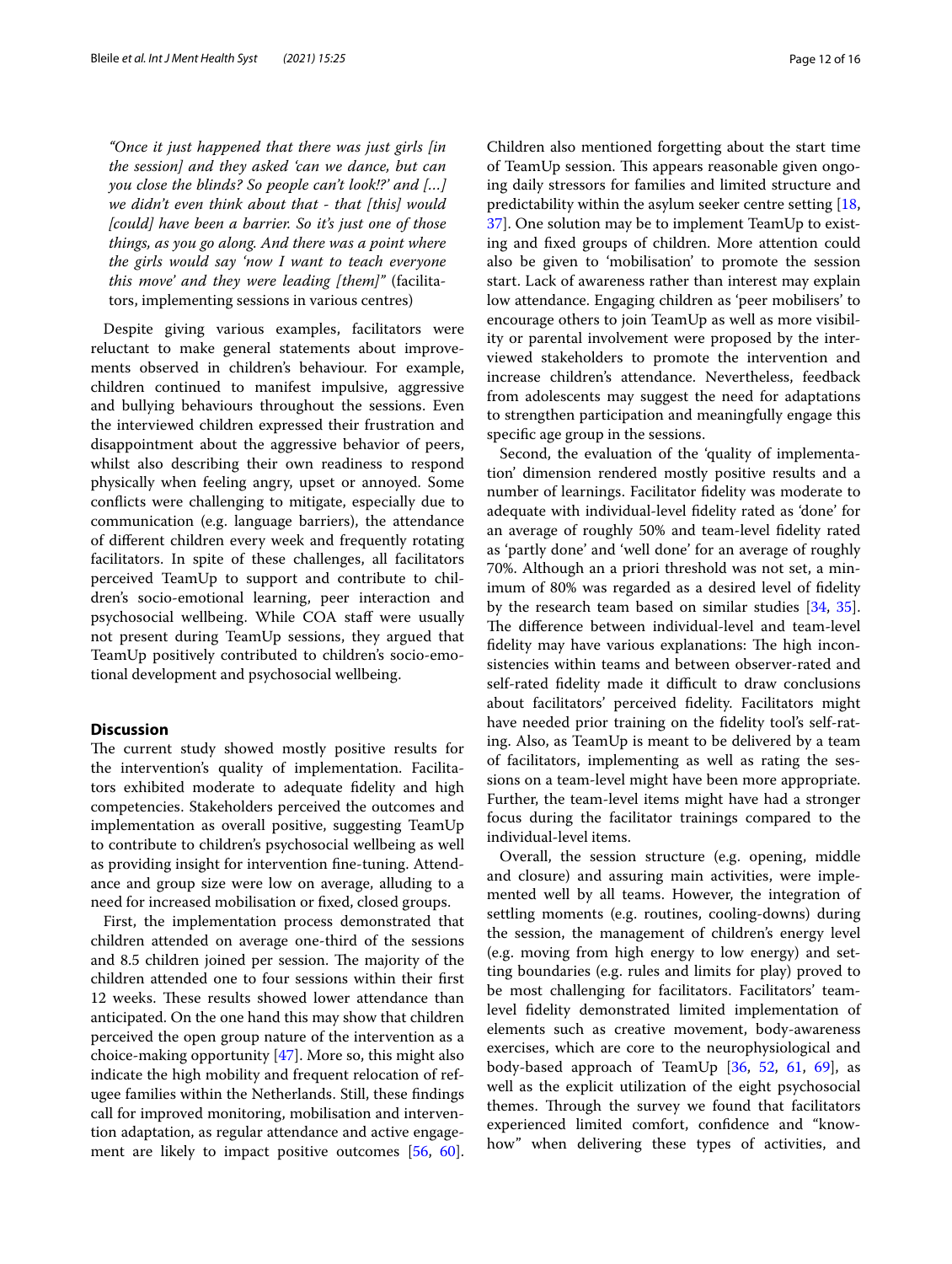trainees showed lowest perceived self-efficacy on these elements, even post training. These are key elements to the intervention (cf. [\[16](#page-14-32)] to enhance a safe physical and emotional space in order to promote mind–body connection and healthy relationship with oneself and others [[27,](#page-14-31) [38,](#page-14-34) [51,](#page-15-10) [69\]](#page-15-11). Hence, these deserve further attention in future capacity-building and mentoring support for TeamUp facilitators.

Facilitators' competencies were high, averaging around 85% adequacy. Facilitators depicted strong competencies in empathy and team collaboration. As competencies were assessed during session implementation, this suggests strong recruitment and selection of suitable facilitators as well as possibly supportive competency mentoring 'on the job'. The competency least demonstrated was behaviour management of children. This may indicate that this is a skill obtained 'on the job', while implementing sessions and learning how to manage the behaviour of the children throughout the session in collaboration with the other team members. Trainee's perceived self-efficacy improved significantly following training, facilitator satisfaction and self-efficacy were high, experienced burden was low, and perceived capacity-building support was high. This demonstrates the TeamUp intervention to offer strong and useful trainings and mentoring for facilitators.

Third, all stakeholder were positive about the TeamUp intervention and its potential impact on children's socioemotional learning, peer interaction and psychosocial wellbeing. The data provided insights on the need to deepen the intervention's development, methodology and implementation (i.e. use of themes, demonstration, energy modulation). Children's feedback varied widely on preferred activities and suggested improvements for TeamUp. Diversity and group heterogeneity might have contributed to this. Children's honest expressions portrayed their agency and trust in sharing their TeamUp experiences with the research assistants. All stakeholders gave specifc examples of how TeamUp fostered children's sense of normalcy, safety, socio-emotional learning and psychosocial wellbeing. COA personnel particularly appreciated the intervention's psychosocial framework and its supportive referral platform. However, given the frequent change in groups and reported aggression and confict during the sessions, this may indicate children's ongoing difculties to self-regulate, and the need for more sessions and predictability in group composition for increased impact. Children's low and irregular attendance and the open group structure of the intervention might have afected implementation quality and likely potential outcomes [\[5](#page-14-42), [56\]](#page-15-19). Whether regular or increased attendance would lead to quantifable outcomes, will require further research.

There were several limitations to our study. Primarily, we used real-time structured observations to assess facilitator's intervention fdelity and competencies [\[13](#page-14-23), [14,](#page-14-24) [32](#page-14-25), [34,](#page-14-26) [35\]](#page-14-27). While observations hold various known biases, the method was practical and realistic for the current study. Furthermore, our observations tools showed merely moderate IRR (Kappa $=0.52$ ) prior to data collection and we proceeded due to timing and logistical reasons. Some items and distinction between elements remained unclear for observers, possibly contributing to the noted differences at  $T1$  and  $T2$ . The "not applicable" answer option for some items, might have caused confusion. Moreover, it proved challenging to observe and rate 2 to 6 facilitators simultaneously, particularly within the 1-hour session time frame. The study demonstrated substantial turnover of facilitators, with less than half of them being observed at two time points. In future studies, observing only one facilitator and fxed teams at both times, would be more reliable. The turnover of children and facilitators did not only challenge data collection and analyses, but more so afected group development stages for children and facilitator teams  $[24, 68]$  $[24, 68]$  $[24, 68]$  and in turn likely affected implementation quality and potential impact (i.e. safety, predictability, trust, rapport, group cohesion and sense of connectedness). Increased eforts were made during recruitment and training of facilitators by emphasising the need for a minimum of nine months of commitment to the role. As a result of the study, facilitator turnover is more closely monitored and discussed bi-annually. In addition, regular facilitator discussion days and trainings are ofered to strengthen facilitators' competences, confdence, opportunities for growth and commitment. Since session facilitation is ofered by a team, the continuation of activities may at times take priority over the stability of individual facilitators. In other countries where TeamUp is implemented, facilitators receive small stipends and/or TeamUp activities are integrated into their existing role (e.g. teachers, social workers) in order to address this issue. These challenges will be addressed in subsequent studies and learnings applied for future implementation of the intervention. In addition, we could have applied a more comprehensive evaluation framework such as Moore et al. [[46\]](#page-14-21). Since our study did not assess outcomes quantitatively, causal mechanisms and contextual factors associated with the variation in outcomes will be explored during or after the examination of efectiveness.

Despite the limitations and challenges, the study unpacked and evaluated the complex and interrelated processes of TeamUp sessions and provides inspiration and learnings on the added value of integrating the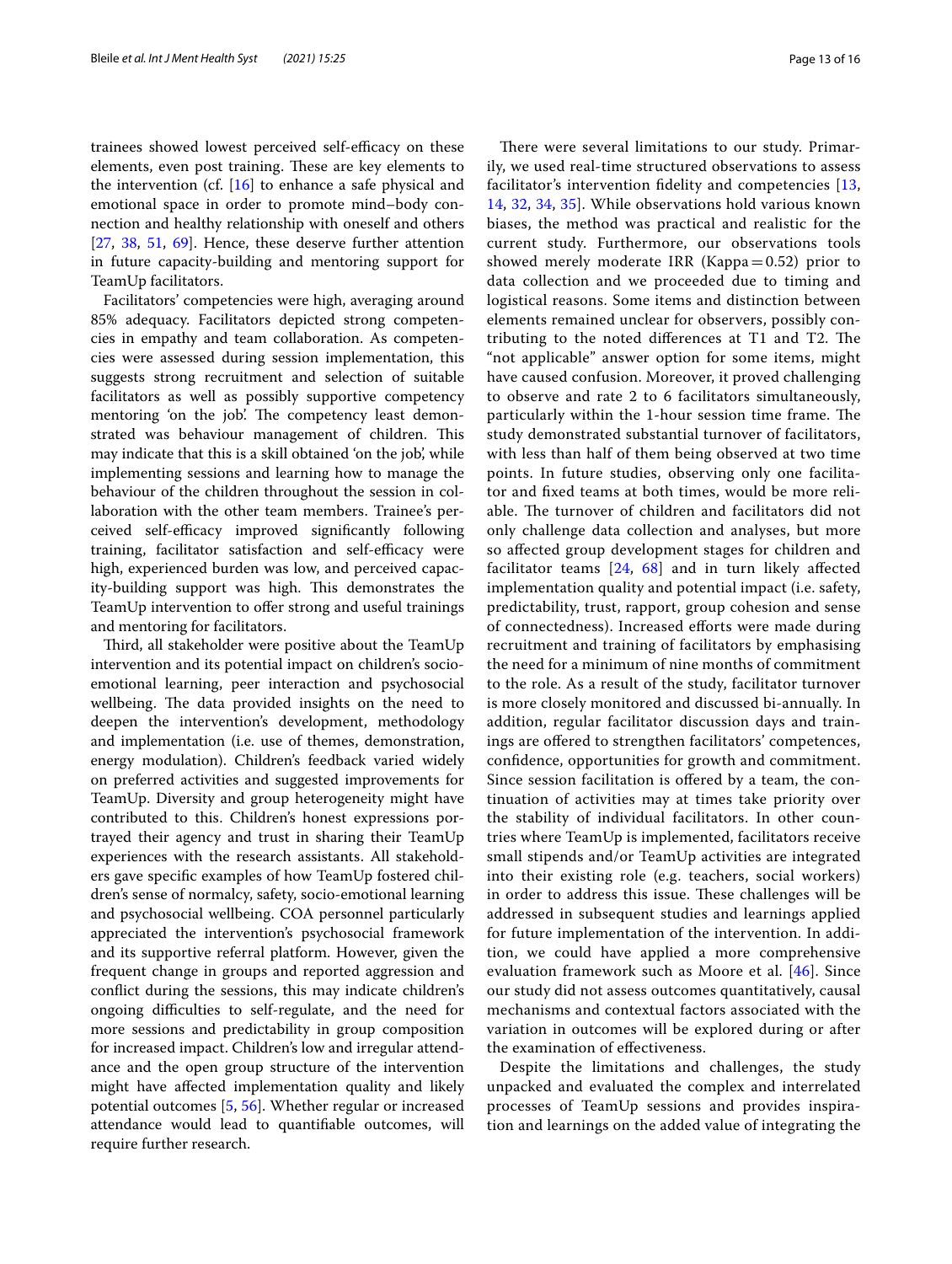body and non-verbal modalities, such as movementbased psychosocial interventions, globally. Monitoring systems need to be relevant and user-friendly to generate valuable data in order to develop, promote and assure quality interventions [[26](#page-14-43)].

#### **Conclusion**

A process evaluation was conducted to examine the implementation process, implementation quality and perceived outcomes of TeamUp, a movement-based psychosocial intervention for refugee children, in the Netherlands. Our work strongly links research and practice with the aim to contribute to increased quality and accountability of interventions in the humanitarian sector. The main conclusions from this study are:  $(1)$ The implementation process exhibited lower average attendance and group size than expected, demonstrating a need for increased mobilisation and encouraging closed and stable groups  $(2)$  The intervention's implementation quality showed facilitator fdelity ranging from moderate to adequate and competencies being high—indicating strong selection and need for specifc fidelity strengthening. Trainee's perceived self-efficacy improved signifcantly following a two-day training and facilitators showed high satisfaction and self-efficacy, low experienced burden, and high perceived capacitybuilding support. Gaps will be addressed by the intervention team with specifc capacity-strengthening and facilitator retention with ongoing and future implementation.  $(3)$  The TeamUp intervention was regarded positively by all stakeholders overall, perceiving a positive impact on children's socio-emotional learning, peer interaction and psychosocial wellbeing. Future research and evaluations will need to balance rigorousness and pragmatism, to inform content development, implementation and scaling of the intervention—to assure quality and impact. Further research is ongoing to examine outcomes quantitatively and assess the efectiveness of the TeamUp intervention. We thereby strive to contribute to increasing the evidence base of scalable psychosocial interventions for children afected by confict and adversity.

#### **Supplementary Information**

The online version contains supplementary material available at [https://doi.](https://doi.org/10.1186/s13033-021-00450-6) [org/10.1186/s13033-021-00450-6](https://doi.org/10.1186/s13033-021-00450-6).

<span id="page-13-3"></span>Additional file 1: Table S1. Trainee perceived self-efficacy pre and post training in percentages.

#### **Acknowledgements**

We want to thank all the TeamUp facilitators, COA, NIDOS, Save the Children and War Child Holland staff who supported this study. We particularly thank all the children who participated in our qualitative data collection as well as our research assistants: Atefeh Rahimi (Atti), Marie Hovakimyan, Nitsihti Gebreamlak Tesfay (Natsa), Roxana Mirzarbandi, Seda Hovakimyan and Tirhas Gebrekidan.

#### **Authors' contributions**

MJ and AB were responsible for the research design. AB led the study implementation and drafted the manuscript with critical input from all authors. MJ, GKG and AB were responsible for the analysis plan; GKB and AB conducted the quantitative analyses and interpretation of the data. KA assisted with translation and qualitative coding. AB conducted the qualitative analyses. AH assisted with qualitative data collection, entering quantitative data and conducting translations and interpretations of qualitative data. KV, EH and WF co-developed the data collection tools and supported interpretation of the fndings. All authors read and approved the fnal manuscript.

#### **Funding**

The study was funded by Nationale Postcode Loterij, which had no role in the study design, implementation nor interpretation. The views expressed in this publication are not necessarily those of the funders.

#### **Availability of data and materials**

The datasets analysed during the study are available from the corresponding author upon request.

#### **Declarations**

#### **Ethics approval and consent to participate**

The protocol was submitted to the Medical Ethics Review Board of the University Medical Centre Groningen (METc UMCG), Netherlands and rated as "no METc UCG approval required" due to the non-clinical research nature of the study. The protocol was reviewed and approved by the internal ethics board of WCH, consisting of experts in the felds of education, psychosocial support and monitoring, independent from the research team. We obtained informed consent for all primary data collection with children (including their parents or legal guardians), facilitators and COA personnel.

#### **Consent for publication**

Not applicable.

#### **Competing interests**

The authors declare that they have no competing interests.

#### **Author details**

<sup>1</sup> War Child Holland, Amsterdam, The Netherlands. <sup>2</sup> Amsterdam Institute of Social Science Research, University of Amsterdam, Amsterdam, The **Netherlands** 

Received: 12 October 2020 Accepted: 6 March 2021 Published online: 19 March 2021

#### **References**

- <span id="page-13-2"></span>1. Ager A, Akesson B, Stark L, Flouri E, Okot B, McCollister F, Boothby N. The impact of the school-based Psychosocial Structured Activities (PSSA) program on confict-afected children in northern Uganda. J Child Psychol Psychiatry. 2011;52(11):1124–33.
- <span id="page-13-1"></span>2. Ager A, Metzler J, Vojta M, Savage K. Child friendly spaces: a systematic review of the current evidence base on outcomes and impact. Intervention. 2013;11(2):133–47.
- <span id="page-13-0"></span>3. Aranda E, Hills de Zárate M, Panhofer H. Transformed ground, transformed body: clinical implications for dance movement therapy with forced migrants. Body Mov Dance Psychother. 2020;15(3):156–70.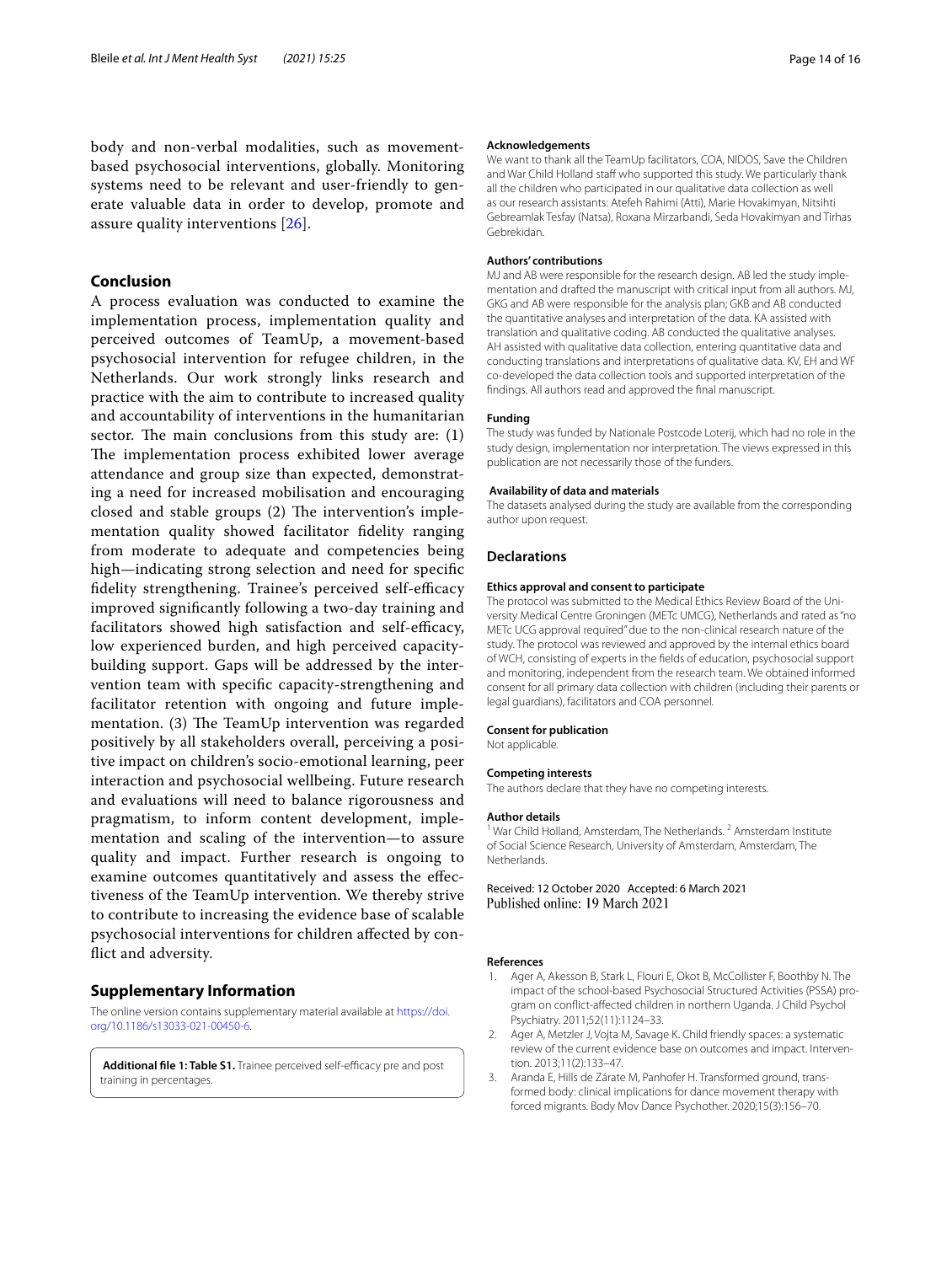- <span id="page-14-16"></span>4. Bareka T, Panhofer H, Rodriguez Cigaran S. Refugee children and body politics The embodied political self and dance movement therapy. Body Mov Dance Psychother. 2019;14(2):80–94.
- <span id="page-14-42"></span>5. Bellis MA, Hughes K, Ford K, Hardcastle KA, Sharp CA, Wood S, Davies A. Adverse childhood experiences and sources of childhood resilience: a retrospective study of their combined relationships with child health and educational attendance. BMC Public Health. 2018;18(1):792.
- <span id="page-14-35"></span>6. Betty A. Taming tidal waves: a Dance/movement therapy approach to supporting emotion regulation in maltreated children. Am J Dance Ther. 2013;35(1):39–59.
- <span id="page-14-22"></span>7. Breitenstein SM, Gross D, Garvey CA, Hill C, Fogg L, Resnick B. Implementation fdelity in community-based interventions. Res Nurs Health. 2010;33(2):164–73.
- <span id="page-14-38"></span>Brems C. Yoga as a mind-body practice. In nutrition, fitness, and mindfulness. Cham: Humana; 2020. p. 137–55.
- <span id="page-14-2"></span>9. Carlson BE, Cacciatore J, Klimek B. A risk and resilience perspective on unaccompanied refugee minors. Soc Work. 2012;57(3):259–69.
- <span id="page-14-7"></span>10. Catani C. War in the home: a review of the relationship between family violence and war trauma. Verhaltenstherapie. 2010;20(1):19–27.
- <span id="page-14-1"></span>11. Centraal Bureau voor de Statistiek (2020). StatLine: Asielverzoeken en nareizigers; nationaliteit, geslacht en leeftijd. Retrieved from: [https://](https://opendata.cbs.nl/statline/#/CBS/nl/dataset/83102ned/table%3ffromstatweb) [opendata.cbs.nl/statline/#/CBS/nl/dataset/83102ned/table?froms](https://opendata.cbs.nl/statline/#/CBS/nl/dataset/83102ned/table%3ffromstatweb) [tatweb](https://opendata.cbs.nl/statline/#/CBS/nl/dataset/83102ned/table%3ffromstatweb). Accessed at 22 Jun 2020.
- <span id="page-14-20"></span>12. Craig P, DieppeP, Macintyre S, Michie S, Nazareth I, Petticrew M. Developing and evaluating complex interventions: the new Medical Research Council guidance. Bmj, 2008; 337.
- <span id="page-14-23"></span>13. Cross WF, West JC. Examining implementer fdelity: conceptualizing and measuring adherence and competence. J Child Serv. 2011;6(1):18.
- <span id="page-14-24"></span>14. Cross W, West J, Wyman PA, Schmeelk-Cone K, Xia Y, Tu X, Forgatch M. Observational measures of implementer fdelity for a school-based preventive intervention: development, reliability, and validity. Prev Sci. 2015;16(1):122–32.
- <span id="page-14-18"></span>15. Dieterich-Hartwell R. Dance/movement therapy in the treatment of post traumatic stress: a reference model. The arts in psychotherapy. 2017;54:38–46.
- <span id="page-14-32"></span>16. Dieterich-Hartwell R, Goodill S, Koch S. Dance/movement therapy with resettled refugees: a guideline and framework based on empirical data. Arts Psychother. 2020;69:
- <span id="page-14-3"></span>17. Eide K, Hjern A. Unaccompanied refugee children–vulnerability and agency. Acta Paediatr. 2013;102(7):666–8.
- <span id="page-14-9"></span>18. Fazel M, Reed RV, Panter-Brick C, Stein A. Mental health of displaced and refugee children resettled in high-income countries: risk and protective factors. Lancet. 2012;379(9812):266–82.
- <span id="page-14-8"></span>19. Garmezy N, Masten AS. Chronic adversities. Child and adolescent psychiatry. Hoboken: Blackwell; 1994. p. 191–208.
- <span id="page-14-19"></span>20. Gray AE. Dance/movement therapy with refugee and survivor children: A healing pathway is a creative process. Creative interventions with traumatized children, 2015;169–190.
- <span id="page-14-4"></span>21. Hallas P, Hansen AR, Stæhr MA, Munk-Andersen E, Jorgensen HL. Length of stay in asylum centres and mental health in asylum seekers: a retrospective study from Denmark. BMC Public Health. 2007;7(1):288.
- <span id="page-14-11"></span>22. Haroz EE, Nguyen AJ, Lee CI, Tol WA, Fine SL, Bolton P. What works in psychosocial programming in humanitarian contexts in low-and middle-income countries: a systematic review of the evidence. Intervention. 2020;18(1):3.
- <span id="page-14-33"></span>23. Hassan G, Ventevogel P, Jefee-Bahloul H, Barkil-Oteo A, Kirmayer LJ. Mental health and psychosocial wellbeing of Syrians afected by armed confict. Epidemiol Psychiatr Sci. 2016;25(2):129–41.
- <span id="page-14-40"></span>24. Hayes RL, Blackman LS, Brennan C. Group supervision. In: Bradley LJ, Ladany N, editors. Counselor supervision: principles, process, and practice. Milton Park: Brunner-Routledge; 2001. p. 183–206.
- <span id="page-14-12"></span>25. Henley R. Resilience enhancing psychosocial programmes for youth in diferent cultural contexts: evaluation and research. Progr Dev Stud. 2010;10(4):295–307.
- <span id="page-14-43"></span>26. Hermosilla S, Metzler J, Savage K, Musa M, Ager A. Child friendly spaces impact across fve humanitarian settings: a meta-analysis. BMC Public Health. 2019;19(1):576.
- <span id="page-14-31"></span>27. Hobfoll SE, Watson P, Bell CC, Bryant RA, Brymer MJ, Friedman MJ, Maguen S. Five essential elements of immediate and mid– term mass trauma intervention: empirical evidence. Psychiatry. 2007;70(4):283–315.
- <span id="page-14-0"></span>28. Immigration and Naturalisation Service (IND) (2020). Cijfers en publicaties - Asieltrends 2015. Retrieved from: [https://ind.nl/over-ind/Cijfe](https://ind.nl/over-ind/Cijfers-publicaties/Paginas/Asieltrends-2015.aspx) [rs-publicaties/Paginas/Asieltrends-2015.aspx.](https://ind.nl/over-ind/Cijfers-publicaties/Paginas/Asieltrends-2015.aspx) Accessed at 22 Jun 2020.
- <span id="page-14-10"></span>29. Inter-Agency Standing Committee. IASC guidelines on mental health and psychosocial support in emergency settings. Geneva, Switzerland: IASC 2007; 2007
- <span id="page-14-13"></span>30. Jordans MJ, Pigott H, Tol WA. Interventions for children afected by armed confict: a systematic review of mental health and psychosocial support in low-and middle-income countries. Curr Psychiatry Rep. 2016;18(1):9.
- <span id="page-14-14"></span>31. Jordans MJ, Tol WA, Komproe IH, De Jong JV. Systematic review of evidence and treatment approaches: psychosocial and mental health care for children in war. Child Adolesc Mental Health. 2009;14(1):2–14.
- <span id="page-14-25"></span>32. Jordans MJD, Coetzee A, Steen F, Koppenol-Gonzalez GV, Galayini H, Diab SY, Kohrt BA. Assessment of service provider competency for child and adolescent psychological treatments and psychosocial services in global mental health: evaluation of the feasibility and reliability of the WeACT tool in Gaza. Glob Ment Health: Palestine; 2021. p. 8.
- <span id="page-14-6"></span>33. Kien C, Sommer I, Faustmann A, Gibson L, Schneider M, Krczal E, Brattström P. Prevalence of mental disorders in young refugees and asylum seekers in European Countries: a systematic review. Eur Child Adolesc Psychiatry. 2019;28(10):1295–310.
- <span id="page-14-26"></span>34. Kohrt BA, Jordans MJ, Rai S, Shrestha P, Luitel NP, Ramaiya MK, Patel V. Therapist competence in global mental health: development of the ENhancing Assessment of Common Therapeutic factors (ENACT) rating scale. Behav Res Ther. 2015;69:11–21.
- <span id="page-14-27"></span>35. Kohrt BA, Ramaiya MK, Rai S, Bhardwaj A, Jordans MD. Development of a scoring system for non-specialist ratings of clinical competence in global mental health: a qualitative process evaluation of the Enhancing Assessment of Common Therapeutic Factors (ENACT) scale. Glob Ment Health. 2015;2:
- <span id="page-14-36"></span>36. Kornblum R, Halsten RL. In-school dance/movement therapy for traumatized children. Creative arts therapies manual: A guide to the history, theoretical approaches, assessment, and work with special populations of art, play, dance, music, drama, and poetry therapies, 2006, 144–155.
- <span id="page-14-5"></span>37. Laban CJ, Gernaat HB, Komproe IH, Schreuders BA, De Jong JT. Impact of a long asylum procedure on the prevalence of psychiatric disorders in Iraqi asylum seekers in The Netherlands. J Nerv Ment Dis. 2004;192(12):843–51.
- <span id="page-14-34"></span>38. Levine B, Land HM. A meta-synthesis of qualitative fndings about dance/movement therapy for individuals with trauma. Qual Health Res. 2015;26(3):330–44.
- <span id="page-14-28"></span>39. Levine PA, Kline M. Trauma through a child's eyes: Awakening the ordinary miracle of healing; Infancy through adolescence. Berkeley: North Atlantic Books; 2006.
- <span id="page-14-15"></span>40. Ley C, Rato Barrio M. Movement, games and sport in psychosocial intervention: a critical discussion of its potential and limitations within cooperation for development. Intervention. 2010;8(2):106–20.
- <span id="page-14-29"></span>41. Ley C, Rato Barrio M. Promoting health of refugees in and through sport and physical activity: a psychosocial, trauma-sensitive approach. An uncertain safety. Cham: Springer; 2019. p. 301–43.
- <span id="page-14-30"></span>42. Marley C, Mauki B. Resilience and protective factors among refugee children post-migration to high-income countries: a systematic review. Eur J Pub Health. 2019;29(4):706–13.
- <span id="page-14-37"></span>43. Martinec R. Dance movement therapy in the wider concept of trauma rehabilitation. J Trauma Rehabil. 2018;1(1):2.
- <span id="page-14-39"></span>44. Michalak J, Burg JM, Heidenreich T. Mindfulness, embodiment, and depression. Body, Metaphor and Movement, Advances in Consciousness Research. 2012;84:393–413.
- <span id="page-14-17"></span>45. Mijares, S. (2020). Mitigating Loss, Discrimination, And Acculturation: Supporting Long-Term Immigrants Through Dance/Movement Therapy, A Literature Review (Doctoral dissertation, Lesley University, Cambridge, MA, USA). [https://digitalcommons.lesley.edu/expressive\\_theses/252](https://digitalcommons.lesley.edu/expressive_theses/252).
- <span id="page-14-21"></span>46. Moore GF, Audrey S, Barker M, Bond L, Bonell C, Hardeman W, Baird J. Process evaluation of complex interventions: Medical Research Council guidance. Bmj, 2015:350.
- <span id="page-14-41"></span>47. Oral R, Ramirez M, Coohey C, Nakada S, Walz A, Kuntz A, Peek-Asa C. Adverse childhood experiences and trauma informed care: the future of health care. Pediatr Res. 2016;79(1):227–33.